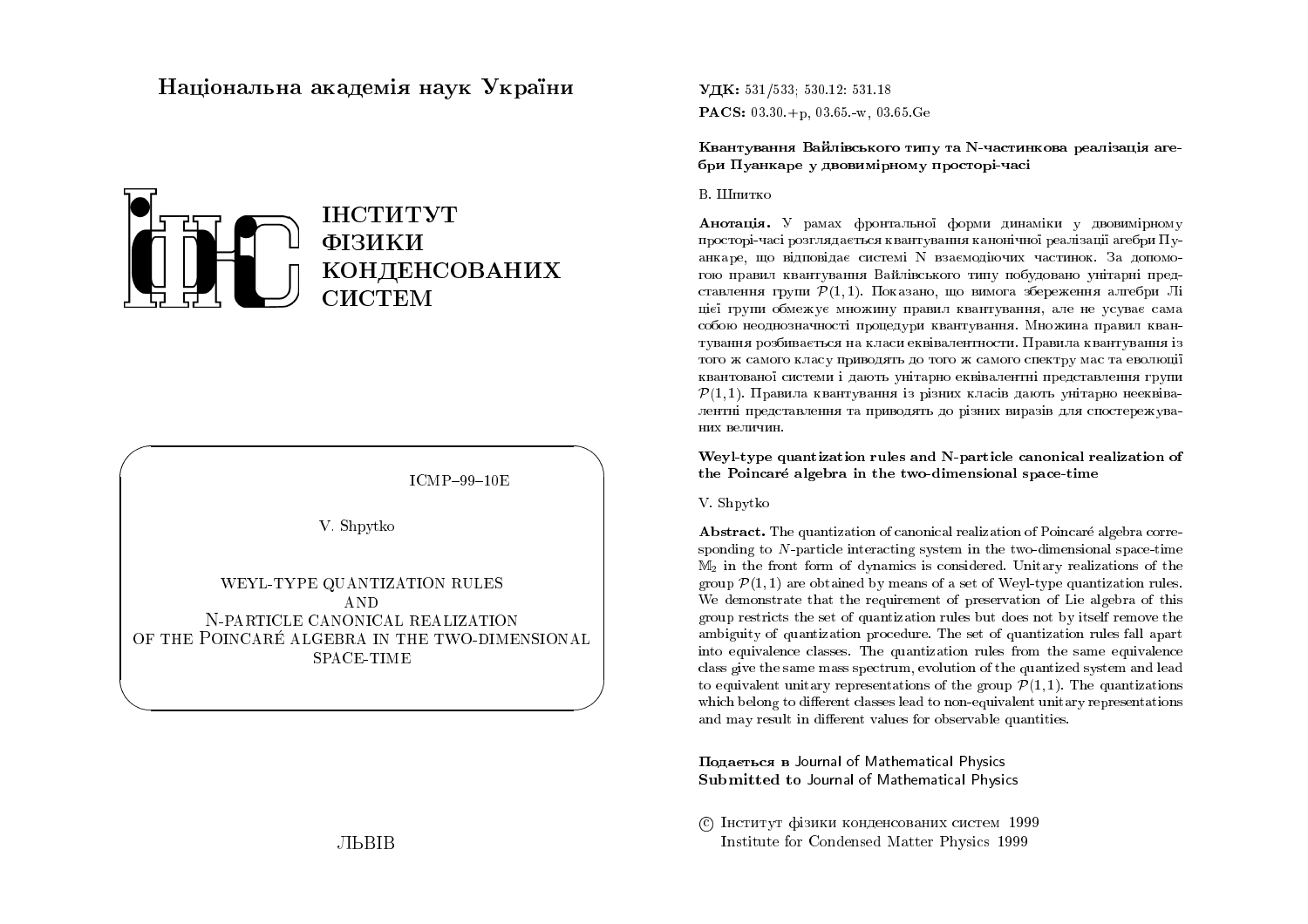## 1. Introduction

The problem of quantization of classical theory occupies a prominent place in the theoretical physics in 20-th century. Since the very beginning of appearance of the quantum mechanics it has been known about the deep difference between the classical and the quantum description  $$ the deterministic character of the classical mechanics contrasts with the probabilistic interpretation of the quantum mechanics.

At the same time it has been realized that the quantum and classical mechanics are only different levels of the description of the physical reality and therefore they must have some common features. Various attempts to coordinate this two contrary facts and construct quantum description the structure of which "remembers" some essential features of the classical mechanics have led to various treatments in quantization problem  $[1-6]$ .

The basic structure of the classical Hamiltonian mechanics for an unconstrained system is a 2N-dimensional phase space  $\mathbb{P} \simeq \mathbb{R}^{2N}$  (in general case a symplectic manifold) with symplectic form  $\omega$ . Phase space can be (locally) parametrized by canonical variables  $q_a$ ,  $p_a$ ,  $a = \overline{1, N}$ . The state of the classical system is described by a point in  $\mathbb{P}$ . Observable quantities are identified with smooth functions on  $\mathbb{P}$ . They form the space  $C^{\infty}(\mathbb{P})$ . Symplectic form determines on  $C^{\infty}(\mathbb{P})$  the structure of Lie algebra (which is called Poisson algebra) by means of the Poisson bracket [7].

In the quantum mechanics a state is described by a vector  $|\psi\rangle$  in some Hilbert space  $\mathcal{H}$  and physical observables are self-adjoint operators in  $H$ . Correspondence between the classical and quantum pictures is established within the framework of certain quantization procedure which is meant as a linear map  $\mathcal{Q}: f \mapsto \hat{f}$  of the Poisson algebra into the set of self-adjoint operators in the Hilbert space  $\mathcal{H}$ .

The maximal group of automorphisms of the phase space which preserve the symplectic structure is the infinite dimensional group  $Symp(\mathbb{P}, \omega)$  of canonical transformations (symplectomorphisms). Quantum counterpart of such transformation is the group  $U(\mathcal{H})$  of unitary transformations. It is well known that not every canonical transformation of a classical system leads after quantization to a unitary transformation in the quantum case. This shows that these two groups are not isomorphic [2].

For every symmetry group, which is some Lie group  $G$ , the classical Hamiltonian description provides a canonical realization of this group. The symmetry group of a classical system generates canonical transformations and as we have mentioned above, after quantization such classical transformations do not necessarily lead to unitary transformations on the quantum level of description. Besides, they may violate commutation relations of the Lie algebra of  $G$ . Thus, we cannot a priori be sure that any classical symmetry leads after quantization to the quantum one. Moreover, different quantization rules may preserve some types of symmetries and break out other ones. It is natural to demand the preservation of physically important symmetries. Therefore, we shall require for a quantization procedure the fulfilment of condition

$$
\mathcal{Q}(\{f,g\}) = i[\hat{f},\hat{g}] \tag{1.1}
$$

only for some subalgebra of the Poisson algebra. It is clear that canonical generators corresponding to physically important symmetries have to belong to this subalgebra. This means that after quantization we come to a unitary representation of the symmetry group  $G$  acting in the Hilbert space  $\mathcal{H}$ .

On the other hand, it is well known that there exist a lot of different treatments to the quantization problem. Starting from some classical system different quantization procedures may result in non-equivalent quantum systems. From this point of view it is very important to understand whether there exists such a subalgebra of the Poisson algebra which minimizes the ambiguities of the quantization procedure.

In the relativistic mechanics of interacting particles the main algebraic structure is Lie algebra  $p(1,3)$  of Poincaré group  $P(1,3)$  and the description of a system of N interacting particles must be Poincaré invariant in the classical case as well as in the quantum one. The Hamiltonian formalism leads to a canonical realization of  $p(1,3)$ . Therefore, the quantization procedure must preserve the structure of the Poincaré algebra. i.e. canonical generators of the Poincaré group have to be transformed into Hermitian operators which satisfy commutation relations of this algebra. In the relativistic case, the quantization problem is of special interest because Poincaré invariance conditions lead to the complicated dependence of interaction potentials on canonical coordinates and momenta. In most cases classical relativistic Hamiltonians depend on the products of non-commutative (in terms the of the Poisson bracket) quantities. This raises the question of symmetrization of non-commutative operators in the quantum description. Different ordering methods may result in different expressions for physical observable quantities [8].

The ten generators of the Poincaré group are realized in terms of canonical coordinates and momenta. As a rule, canonical coordinates do not coincide with the covariant particle coordinates owing to the no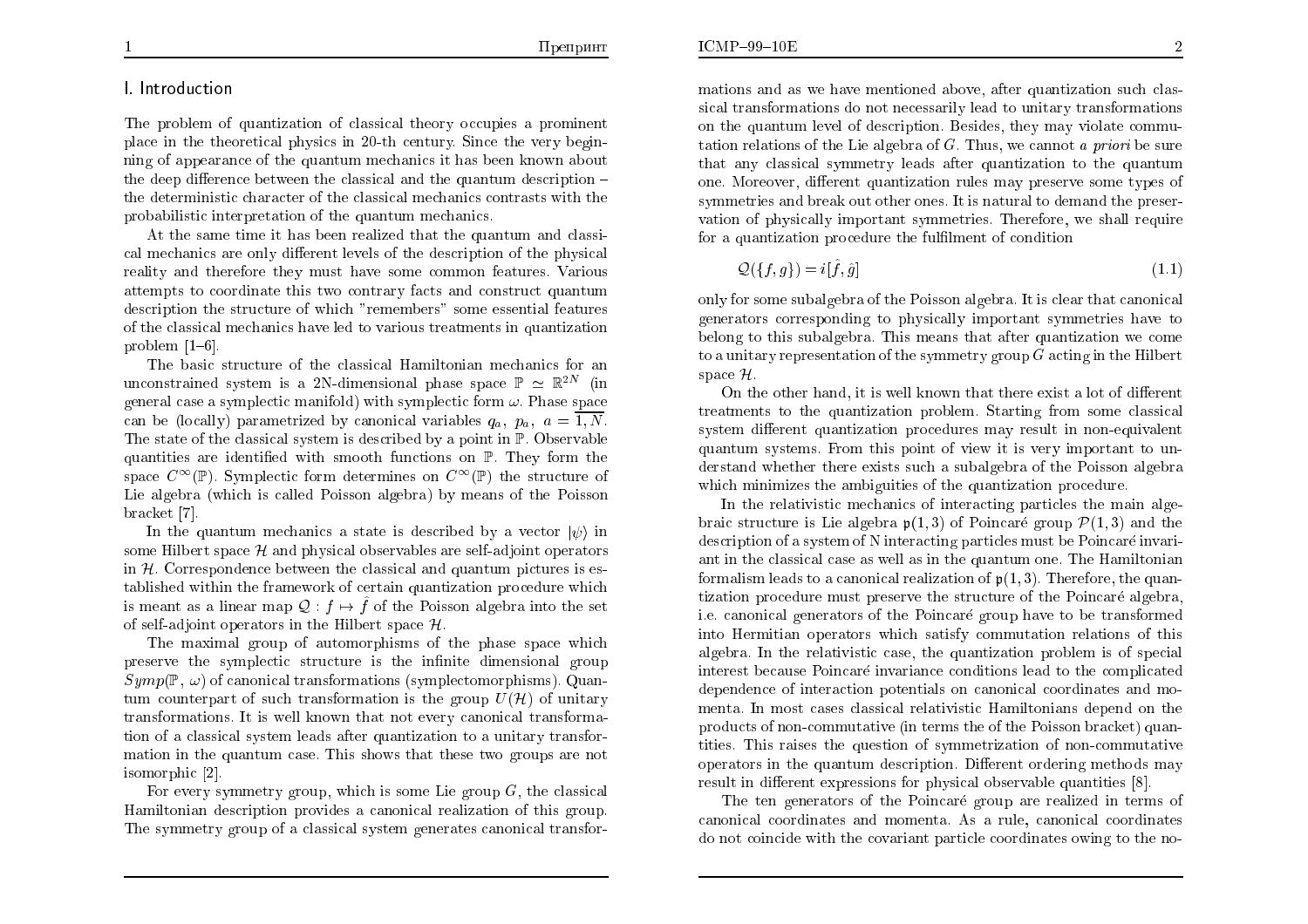interaction theorem [9]. Poincaré group is split into two parts – kinematical and dynamical. The kinematical part contains the generators independent of interaction and is called stability group  $\mathcal{G}_{\Sigma}$ . It determines the Hamiltonian form of relativistic dynamics and is automorphism group of simultaneity hypersurface  $\Sigma$  [10]. The hypersurface  $\Sigma$  determines geometrical form of dynamics [11]. The generators which constitute the dynamical part depend on interaction. Dirac called them Hamiltonians [10]. Different forms of dynamics for N-particle system lead to different numbers of generators independent of interaction. The front form of dynamics [10,12,13] has the largest possible stability group  $\mathcal{G}_{\Sigma}$  for N-particle system  $-\text{ only three generators are Hamiltonians.}$ 

To construct the relativistic description which contains only one Hamiltonian it is necessary to choose in the four-dimensional Minkowsky space  $\mathbb{M}_4$  a Poincaré-invariant hypersurface  $\Sigma$ . Unfortunately such a hypersurface does not exist. In other words,  $\mathcal{G}_{\Sigma} \neq \mathcal{P}(1,3)$  [11]. This fact means that Lagrangian of N-particle system with an interaction must be a function  $L: J^{\infty} \pi \to \mathbb{R}$  defined on the infinite order jet space of fibre bundle  $\pi: \mathbb{F} \to \mathbb{R}$ .  $(t, x_i^i) \mapsto t$  [14]. The last statement is the Lagrangian variant of no-interaction theorem [15]. To avoid the difficulty related with the presence of time derivatives of infinite order in Lagrangian function we have to go beyond the class of geometrical forms of dynamics. Determining simultaneity conditions only for points of particle world lines (not for the whole space-time) we come to *isotropic forms of dynamics*  $[16]$ .

In the two-dimensional space-time  $M_2$  the hypersurface  $\Sigma$  which determines the front form of dynamics for arbitrary N-particle system becomes isotropic [17]. The front form corresponds to the foliation of  $M_2$ by isotropic hyperplanes  $\Sigma_F$ :

$$
x^0 + x = t.\tag{1.2}
$$

The Poincaré group  $\mathcal{P}(1,1)$  is the automorphism group of the foliation  $(1.2)$ . In this form of dynamics Poincaré-invariance conditions for Nparticle system allow the existence of interaction Lagrangians which do not contain derivatives higher than the first order. Only one generator of  $\mathfrak{p}(1,1)$  contains an interaction and mechanical description is in some sense similar to the nonrelativistic one. The two-dimensional variant of the front form permits the construction of the number of exactly solvable classical and quantum relativistic models [18]-[21]

Due to the certain simplicity of the relativistic description in the front form in  $M_2$ , we are able to elucidate the peculiarities of the quantization procedure in the relativistic case [18]-[20] and to understand how the Poincaré invariance reduces the quantization ambiguities.

The aim of this article is the quantization of the canonical realization of the Poincaré algebra corresponding to  $N$ -particle relativistic system with an interaction (Sec. II) within the framework of the two-dimensional variant of the front form of dynamics. Using the set of Weyl-type quantization rules we construct in Sec. III unitary representations of the group  $\mathcal{P}(1,1)$ . We study the influence of different quantization rules on quantized system and propose some classification method of non-equivalent quantizations of the canonical realization of the Lie algebra of  $\mathcal{P}(1,1)$ . In Sec. IV we apply the obtained results to N-particle relativistic system with oscillator-like interaction.

# II. Hamiltonian description of N-particle system in the front form of dynamics in  $M_2$

The classical Hamiltonian description of the system of N structureless particles with masses  $m_a$   $(a = \overline{1, N})$  in the two-dimensional Minkowsky space  $M_2$  in the framework of the front form of dynamics  $(1.2)$  leads to the canonical realization of the Lie algebra of the Poincaré group  $\mathcal{P}(1,1)$ with generators  $H, P, K$  [17]. They correspond to energy, momentum, and boost integral. Due to the positiveness of the momentum variables  $(p_a > 0)$  [12,17] in the front form of dynamics, the phase space of Nparticle Hamiltonian system is  $\mathbb{P} = \mathbb{R}^{N} \times \mathbb{R}^{N}$  with standard Poisson bracket

$$
\{f,g\} = \sum_{a=1}^{N} \left( \frac{\partial f}{\partial x_a} \frac{\partial g}{\partial p_a} - \frac{\partial g}{\partial x_a} \frac{\partial f}{\partial p_a} \right).
$$
 (2.1)

We use more convenient in the front form quantities  $P_+ = H \pm P$  with the following Poisson bracket relations of the Poincaré algebra  $p(1,1)$ 

$$
[P_+, P_-] = 0, \qquad \{K, P_{\pm}\} = \pm P_{\pm}.
$$
 (2.2)

The generators are determined in terms of particle canonical variables  $x_a, p_a$  [17] as follows:

$$
P_{+} = \sum_{a=1}^{N} p_{a}, \qquad K = \sum_{a=1}^{N} x_{a} p_{a}, \qquad (2.3)
$$

$$
P_{-} = \sum_{a=1}^{N} \frac{m_a^2}{p_a} + \frac{1}{P_{+}} V(r p_b, r_{1c}/r)
$$
\n(2.4)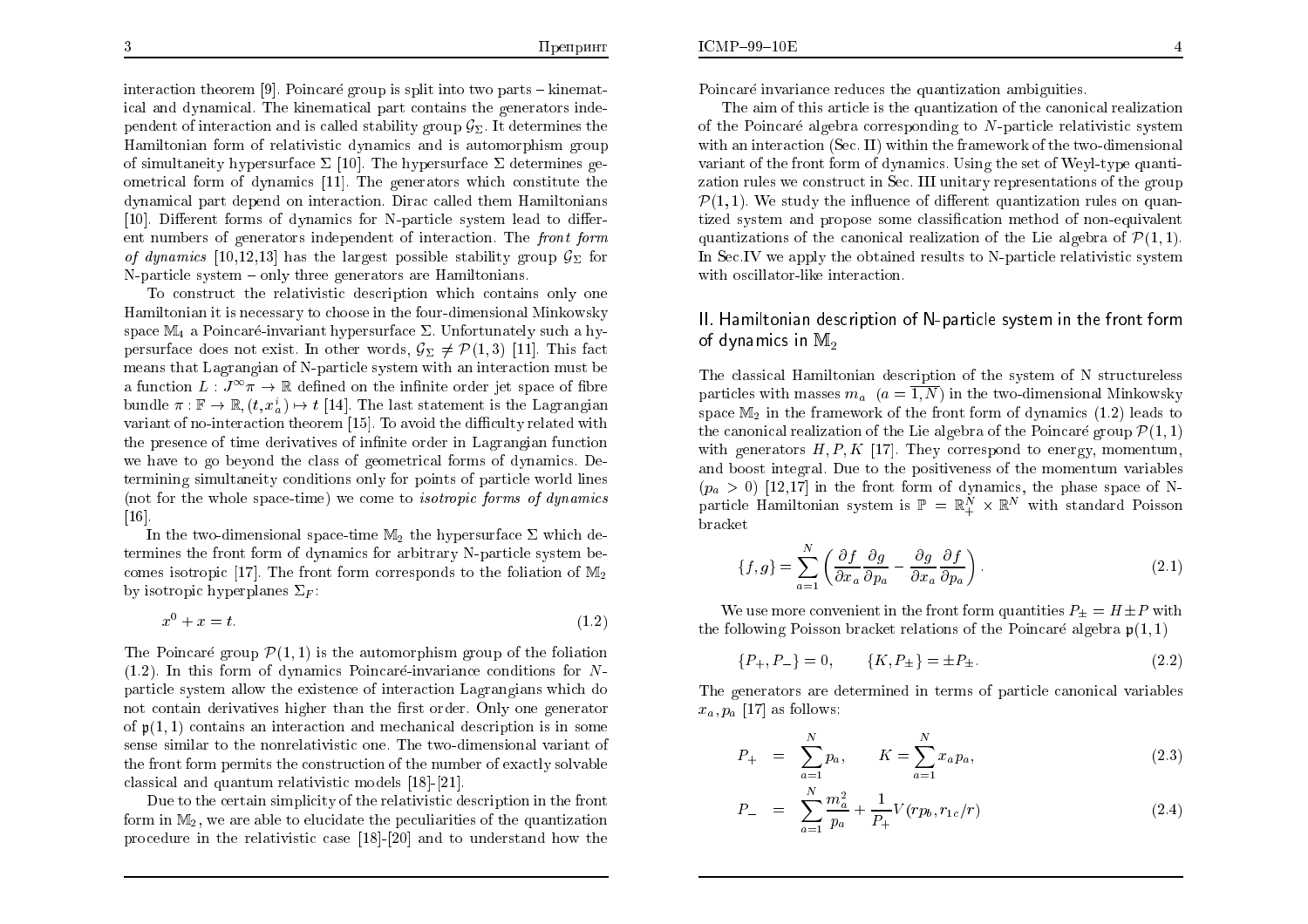and we can see that only one generator, namely  $P_$ , depends on interaction. The Poincaré-invariant function V describes the particles interaction and depends on  $2N-1$  indicated arguments, where  $r_{ac} = x_a - x_c$ ;  $r =$  $r_{12}$ ;  $a, b = \overline{1, N}, c = \overline{2, N}$ . In this case, the particle canonical coordinates coincide with covariant ones and we can pass to the Lagrangian description by means of the inverse of usual Legendre transformation. In contrast to the nonrelativistic mechanics, this transformation is nonlinear and, therefore, purely paired interactions in one formalism do not correspond to such ones in the other formalism [17].

Generators  $(2.3)$ ,  $(2.4)$  determine the square of the mass function of the system

$$
M^{2} = P_{+}P_{-} = P_{+} \sum_{a=1}^{N} \frac{m_{a}^{2}}{p_{a}} + V(r p_{b}, r_{1c}/r).
$$
 (2.5)

The first terms in Eqs.  $(2.4)$ ,  $(2.5)$  corresponds to the free-particle system.

The description of motion of the system as a whole may be performed by choosing  $P_{\perp}$  and  $Q = K/P_{\perp}$  as new (external) variables. There exist a lot of possibilities of the choice of inner variables. If  $(\eta, q) = (\eta_1, ..., \eta_{N-1}, q_1, ..., q_{N-1})$  determine the set of inner canonical variables.

$$
\begin{aligned}\n\{q_a, \eta_b\} &= \delta_{ab}; \\
\{q_a, Q\} &= \{\eta_a, P_+\} = 0, \\
\end{aligned}
$$
\n
$$
(2.6)
$$

such that the inner momenta  $\eta_b$  do not depend on the particle canonical coordinates, then

$$
M^{2} = M_{f}^{2}(\eta) + F(q, \eta), \ F(q, \eta) = V(r p_{b}, r_{1c}/r)
$$
\n(2.7)

and Hamiltonian equations of motion take the form

$$
\dot{Q} = 1/2 - \frac{M^2}{2P_+}, \quad \dot{P}_+ = 0,\tag{2.8}
$$

$$
\dot{q}_a = \frac{1}{2P_+} \frac{\partial M^2}{\partial \eta_a}, \quad \dot{\eta}_a = -\frac{1}{2P_+} \frac{\partial M^2}{\partial q_a}.
$$
\n(2.9)

One of the possible choices of inner variables is [19]:

$$
\eta_a = \frac{P_{a+} - p_{a+1}}{2P_{(a+1)+}}, \quad q_a = P_{(a+1)+}(Q_a - x_{a+1}); \tag{2.10}
$$

where  $a, b = \overline{1, N-1}$  and we use the following notations

$$
P_{a+} = \sum_{i=1}^{a} p_i, \ Q_a = P_{a+}^{-1} \sum_{i=1}^{a} x_i p_i,
$$
  

$$
P_{N+} = P_+, \quad Q_N = Q.
$$
 (2.11)

Variables  $(2.10)$  satisfy  $(2.6)$  and the free-particle squared mass function in Eq.  $(2.7)$  has the form

$$
M_f^2(\eta) = \sum_{a=1}^N \frac{m_a^2}{1/2 - \eta_{a-1}} \prod_{i=a}^N (1/2 + \eta_i)^{-1}.
$$
 (2.12)

In the two-particle case variables  $(2.10)$  coincide with the variables proposed in Ref. [12].

### III. Quantization of N-particle canonical realization of the Poincaré algebra in M<sub>2</sub>

To perform the quantization procedure, we have to determine firstly quantum operators corresponding to the particular canonical variables  $x_a$ ,  $p_a$ . Then for a given set of classical observables  $a = a(x, p)$  we construct corresponding quantum operators  $\hat{A}$ . Let  $\hat{x}_a, \hat{p}_a$  be Hermitian operators corresponding to the classical particle coordinates and momenta with the following commutation relations

$$
[\hat{x}_a, \hat{p}_b] = i\delta_{ab}.\tag{3.1}
$$

The original Weyl application [22] is a basis for the whole set of quantization rules  $W_{\mathcal{F}}: a \mapsto \hat{A}$ , which map bijectively a family of classical real functions  $a(x, p) \in C^{\infty}(\mathbb{P})$  to a family of Hermitian operators  $\hat{A}$  in some Hilbert space  $\mathcal{H}$ . For  $\mathbb{P} \approx \mathbb{R}^{2N}$ , the formal definition is given in the explicit form  $[5,23]$  as follows

$$
\hat{A} = \int (dk)(ds)\tilde{a}(k,s)\mathcal{F}(k,s) \exp\left[i\sum_{a}(k_a\hat{x}_a + s_a\hat{p}_a)\right],
$$
\n(3.2)

where  $a(k, s)$  is Fourier transform of the function  $a(p, q)$ . Function  $\mathcal{F}(k, s)$  determines the type of quantization. Different choices of  $\mathcal{F}(k, s)$ correspond to different ordering conventions. We shall call the elements of the family of quantizations  $(3.2)$  Weyl-type quantization rules. For the original Weyl quantization  $\mathcal{F}(k, s) = 1$ . Let us restrict ourselves to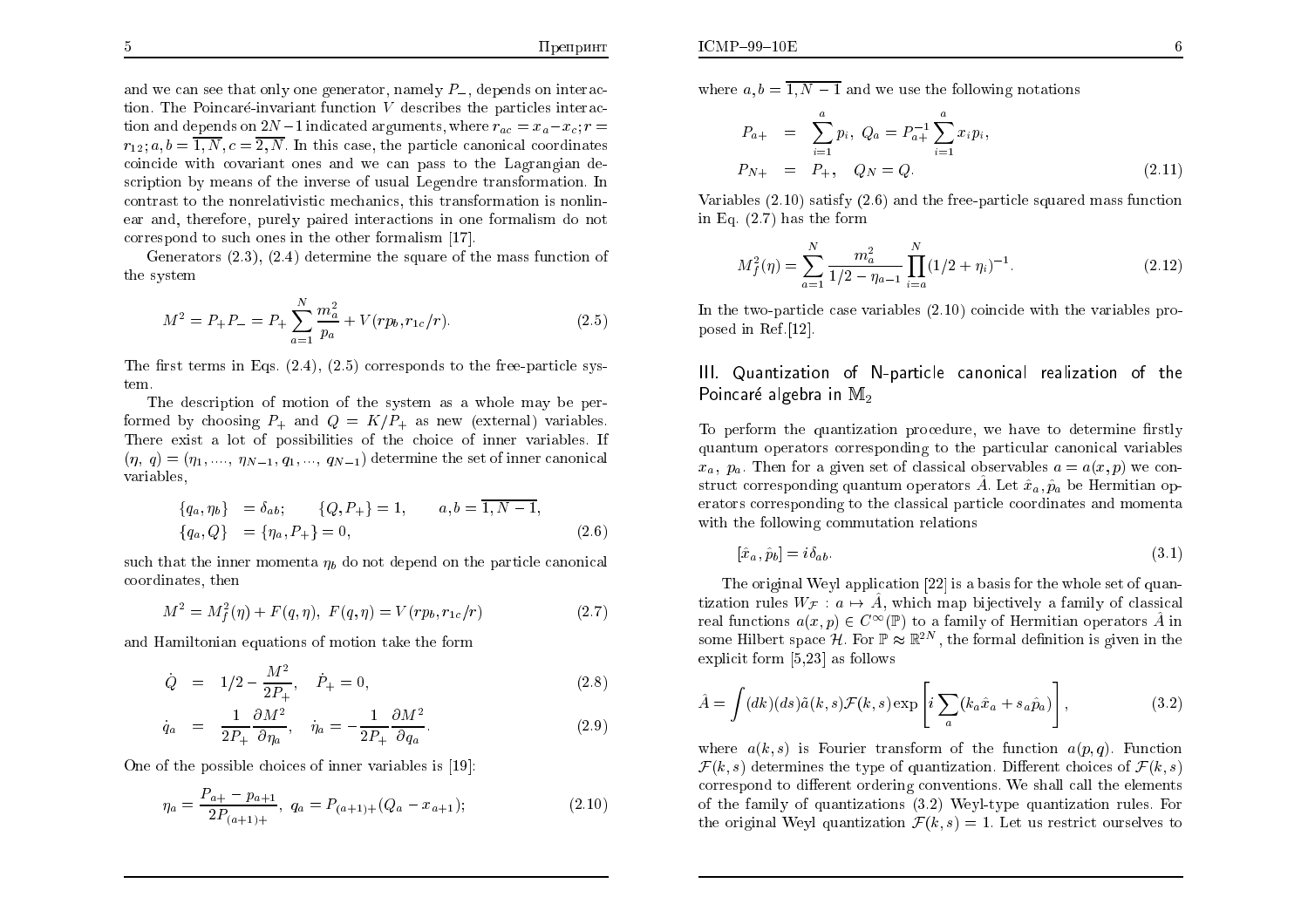real functions  $\mathcal{F}(k, s) \in C^{\infty}(\mathbb{R}^{2N})$ , i.e.  $\mathcal{F}(k, s) = \mathcal{F}^*(k, s)$ . Every quantization rule must obey the following condition:

$$
\mathcal{Q}(1) = \hat{1},\tag{3.3}
$$

where the unity means function on  $\mathbb P$  and in r.-h. side  $\hat{1}$  is the unit operator. As a result, for the family of quantizations  $(3.2)$  we obtain

$$
\mathcal{F}(0,0) = 1 \tag{3.4}
$$

Hermiticity condition means:

$$
\mathcal{F}(k,s) = \mathcal{F}(-k,-s). \tag{3.5}
$$

For a system of N spinless particles we shall work with a momentum space basis given by

$$
|p\rangle = |p_1\rangle \otimes |p_2\rangle \otimes \cdots \otimes |p_N\rangle , \qquad (3.6)
$$

where  $|p_a\rangle$  is eigenvector of operator  $\hat{p}_a$ :  $\hat{p}_a |p_a\rangle = p_a |p_a\rangle$ . The wave functions  $\psi(p) = \langle p | \psi \rangle$  describing the physical (normalized) states in the front form of dynamics constitute the Hilbert space  $\mathcal{H}_N^F = \mathcal{L}^2(\mathbb{R}_+^N, d\mu_N^F)$ with the inner product [18]

$$
(\psi_1, \psi) = \int d\mu_N^F(p) \psi_1^*(p) \psi(p), \qquad (3.7)
$$

where

$$
d\mu_N^F(p) = \prod_{a=1}^N \frac{dp_a}{2p_a} \Theta(p_a)
$$
\n(3.8)

is the Poincaré-invariant measure and  $\Theta(p_a)$  is Heaviside step function. Operators act on wave functions  $\psi(p) \in \mathcal{H}_N^F$  as integral operators:

$$
(\hat{A}\psi)(p) = \int d\mu_N^F(p')\widetilde{A}(p,p')\psi(p'). \tag{3.9}
$$

The kernel corresponding to operator  $(3.2)$  has the form

$$
\widetilde{A}(p, p') = \frac{1}{(2\pi)^N} \int (dx)(dz) \exp\left(i \sum_{a=1}^N \left(p'_a - p_a\right) x_a\right) \times \tag{3.10}
$$

$$
\left(\prod_{a=1}^N \delta\left(z_a - \frac{p_a + p'_a}{2}\right) 2\sqrt{p_a p'_a}\right) \mathcal{F}\left(i\frac{\partial}{\partial x}, i\frac{\partial}{\partial z}\right) a(x, z) ,
$$

where we take into account Eq.  $(3.5)$ . We understand the expression  $\mathcal{F}(i\partial/x, i\partial/z)$  as a formal series:

$$
\mathcal{F}\left(i\frac{\partial}{\partial x}, i\frac{\partial}{\partial z}\right) = \sum_{\substack{i_1,\dots,i_N \\ j_1,\dots,j_N}}^{\infty} \frac{\partial^{i_1 + \dots + i_N + j_1 + \dots + j_N} \mathcal{F}(0,0)}{\partial^{i_1} k_1 \dots \partial^{i_N} k_N \partial^{j_1} s_1 \dots \partial^{j_N} s_N} \times \left(\frac{\partial}{\partial x_{i_1}^2} \frac{\partial}{\partial x_{i_2}^2}\right)^{i_1} \left(i\frac{\partial}{\partial x_{i_1}^2}\right)^{i_2} \left(i\frac{\partial}{\partial x_{i_2}^2}\right)^{j_3} .
$$
\n(3.11)

Condition  $(3.5)$  leads to the equalities

$$
\frac{\partial \mathcal{F}(0,0)}{\partial k_a} = \frac{\partial \mathcal{F}(0,0)}{\partial s_a} = 0, \quad a = \overline{1,N} \tag{3.12}
$$

Now let us consider the quantization procedure of classical canonical generators  $(2.3)$ ,  $(2.4)$  of  $\mathfrak{p}(1,1)$ . Substituting expressions  $(2.3)$  of the generators K,  $P_+$  into (3.10) and using (3.4), (3.12) we obtain the following operators

$$
\hat{P}_{+} = P_{+} \; ; \quad \hat{K} = i \sum_{a=1}^{N} p_a \frac{\partial}{\partial p_a} - \sum_{a=1}^{N} \frac{\partial^2 \mathcal{F}(0,0)}{\partial k_a \partial s_a} \; . \tag{3.13}
$$

The Weyl-type quantization rules transform the generator  $P_-\$  into integral operator  $(3.9)$  with the kernel

$$
\widetilde{P}_{-}(p, p') = \frac{1}{(2\pi)^{N}} \int (dx)(dz) \exp\left(i \sum_{a=1}^{N} \left(p'_{a} - p_{a}\right)x_{a}\right) \times \left(\prod_{a=1}^{N} \delta\left(z_{a} - \frac{p_{a} + p'_{a}}{2}\right) 2\sqrt{p_{a}p'_{a}}\right) \times \mathcal{F}\left(i \frac{\partial}{\partial x}, i \frac{\partial}{\partial z}\right) \left(\sum_{a=1}^{N} \frac{m_{a}^{2}}{z_{a}} + \frac{V(rz_{b}, r_{1c}/r)}{\sum_{a=1}^{N} z_{a}}\right).
$$
\n(3.14)

After quantization we want to obtain a unitary realization of the group  $\mathcal{P}(1,1)$ . Therefore Hermitian operators (3.13), (3.14) have to satisfy the quantum commutation relations of the Poincaré algebra  $p(1, 1)$ 

$$
[\hat{P}_{+}, \hat{P}_{-}] = 0 , \qquad [\hat{K}, \hat{P}_{\pm}] = \pm i \hat{P}_{\pm} . \qquad (3.15)
$$

The last term in the expression (3.13) of the boost operator  $\hat{K}$  has no influence on commutation relations (3.15). Thus, the quantization problem reduces in fact to the construction of Hermitian operator  $\tilde{P}_-$ . That in its turn determines the form of the function  $\mathcal{F}$ .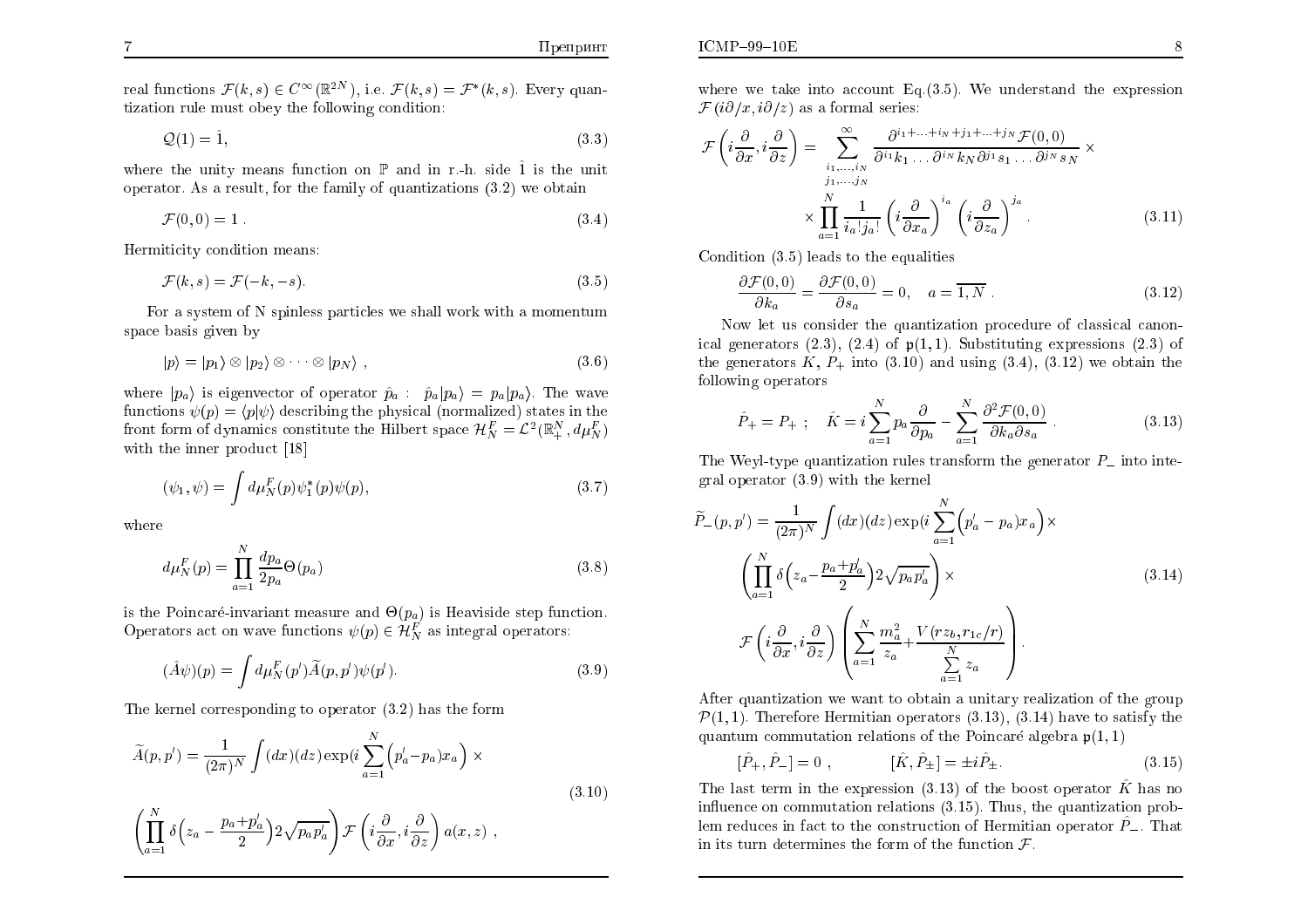$ICMP-99-10E$ 

**Proposition 1.** So that the Weyl-type quantizations could lead to unitary realizations of the group  $\mathcal{P}(1,1)$ , the function  $\mathcal F$  has to be of the following form:

$$
\mathcal{F} = \mathcal{F}(ks) \tag{3.16}
$$

where the function  $\mathcal F$  on the right-hand side depends on the all possible products of arguments:  $k_1s_1,\ldots,k_1s_N, k_2s_1,\ldots,k_2s_N,\ldots$ 

*Proof:* In order to satisfy relations  $(3.15)$  the kernel  $(3.14)$  must obey the following conditions:

$$
\sum_{a=1}^{N} \left( p_a \frac{\partial}{\partial p_a} + p'_a \frac{\partial}{\partial p'_a} \right) \widetilde{P}_-(p, p') = -\widetilde{P}_-(p, p') , \qquad (3.17)
$$

$$
\sum_{a=1}^{N} (p_a - p'_a) \widetilde{P}_-(p, p') = 0.
$$
\n(3.18)

Equation  $(3.18)$  is obtained as a result of commutation of the operators  $\hat{P}_+$  and  $\hat{P}_-$ . It holds if the kernel  $\tilde{P}_-(p, p')$  is proportional to  $\delta$ -function  $\delta(P_+ - P_+')$ . The classical expression for  $P_-$  is translational invariant function. Therefore equation  $(3.18)$  holds for arbitrary Weyl-type quantization rule.

Equation  $(3.17)$  is the consequence of commutation of the operators  $\hat{K}$  and  $\hat{P}_-$ . It means that the kernel  $\tilde{P}_-(p,p')$  must be homogeneous function of the order -1. To satisfy this condition the function  $\mathcal F$  must obey the following homogeneity equation

$$
\mathcal{F}(\beta k, \beta^{-1} s) = \mathcal{F}(k, s) \tag{3.19}
$$

The only possibility to satisfy this equation is  $(3.16)$ .

Thus, we see that not every Weyl-type quantization rule preserves commutation relations  $(3.15)$  of the Lie algebra of the Poincaré group  $\mathcal{P}(1,1)$ . The set of quantization rules with the function  $\mathcal F$  of the form  $(3.16)$  transforms arbitrary classical function depending only on momentum variables  $(A = A(p_1, ..., p_N))$  into operator which acts on wave functions of momentum representation  $(3.7)$  as multiplication operator and has the classical form:  $A(\hat{p}_1,...,\hat{p}_N) = A(p_1,...,p_N)$ . Such quantization rules transform the interaction function  $V$  from  $(2.4)$  into operator which commutes with  $\hat{K}$  and  $\hat{P}_{+}$ ;

$$
\left[\hat{K}, \hat{V}\right] = \left[\hat{P}_+, \hat{V}\right] = 0\tag{3.20}
$$

the function  $\mathcal F$  of the form (3.16) does not include normal rule of ordering of noncommuting operators (see [23]).

Let us introduce the following variables

$$
y_1 = x_1, \ y_2 = P_+ = \sum_{a=1}^{N} p_a,
$$
  

$$
\varkappa_a = rp_a, \ y_b = \frac{r_{1b}}{r}, \ b = \overline{3, N}.
$$
 (3.21)

In terms of variables (3.21) the differential operators  $\partial/\partial x_a$ ,  $\partial/\partial p_a$  take the form

$$
\frac{\partial}{\partial x_b} = -\frac{P_+}{\varkappa_+} \frac{\partial}{\partial y_b}, \quad b = \overline{3, N}, \quad \frac{\partial}{\partial p_a} = \frac{\varkappa_+}{P_+} \frac{\partial}{\partial \varkappa_a} + \frac{\partial}{\partial P_+},
$$

$$
\frac{\partial}{\partial x_2} = -\frac{P_+}{\varkappa_+} \left( \sum_{a=1}^N \varkappa_a \frac{\partial}{\partial \varkappa_a} - \sum_{d=3}^N y_d \frac{\partial}{\partial y_d} \right),
$$

$$
\frac{\partial}{\partial x_1} = \frac{\partial}{\partial y_1} + \frac{P_+}{\varkappa_+} \left( \sum_{a=1}^N \varkappa_a \frac{\partial}{\partial \varkappa_a} + \sum_{d=3}^N (1 - y_d) \frac{\partial}{\partial y_d} \right);
$$

$$
(3.22)
$$

where  $\varkappa_+ = \sum_{n=1}^{N} \varkappa_n$ . As a result of translational invariance of the classical generator  $P_{-}$ , it does not depend on  $y_1$ .

$$
P_{-} = \frac{\varkappa_{+}}{P_{+}} \sum_{a=1}^{N} \frac{m_a^2}{\varkappa_a} + \frac{1}{P_{+}} V(\varkappa_1, ..., \varkappa_N, y_3, ..., y_N) \tag{3.23}
$$

As it follows from (3.11), (3.22) formal series  $\mathcal{F}(-i\partial/x, -i\partial/z)$  expressed in terms of variables  $(3.21)$  contains differentiations with respect to  $P_{+}$ . Therefore not every Weyl-type quantization rule with the arbitrary function  $\mathcal F$  of the form (3.16) will transform the product  $P_{+}P_{-}=M^{2}(\lbrace P_{+}, P_{-}\rbrace = 0)$  of classical functions into the corresponding product of quantum (commutating) operators  $\hat{P}_+ \hat{P}_- = \hat{M}^2$ . This means that not every quantization rule  $W_{\mathcal{F}}$ , preserving the structure of Lie algebra of the group  $\mathcal{P}(1,1)$ , preserves commutability of the following diagram

$$
P_{+}, P_{-} \xrightarrow{M^{2}=P_{+}P_{-}} M^{2}
$$
\n
$$
\downarrow W_{\mathcal{F}} \qquad \downarrow W_{\mathcal{F}}
$$
\n
$$
\hat{P}_{+}, \hat{P}_{-} \xrightarrow{\hat{M}^{2}=\hat{P}_{+}\hat{P}_{-}} \hat{M}^{2}.
$$
\n(3.24)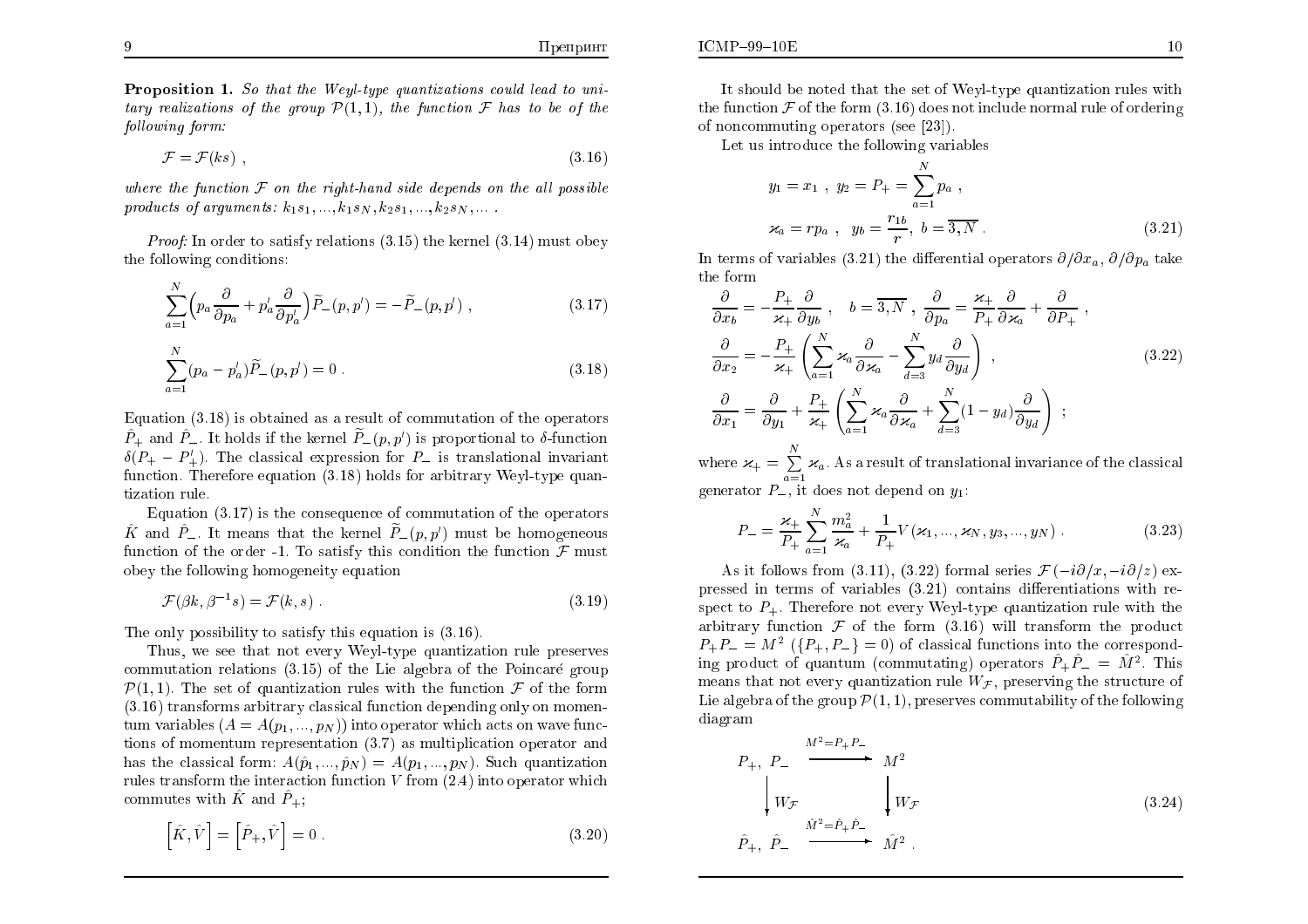e z

In the classical case the squared total mass function  $M^2$  is an invariant of the group  $\mathcal{P}(1,1)$ . Thus, to obtain in the quantum case the algebraic structure which is most closely related to the classical one, the quantum Kasimir operator  $\hat{M}^2 = \hat{P}_+ \hat{P}_-$  should be a quantization result of the classical function  $M^2 = P_+ P_-$ .

**Proposition 2.** If the function  $F$  has the following form

$$
\mathcal{F} = \mathcal{F}(\Delta_1, \Delta_2) \tag{3.25}
$$

 $where$ 

$$
\Delta_1 = \sum_{a=1}^{N} k_a s_a , \quad \Delta_2 = \sum_{\substack{a=1 \ b=1}}^{N} \sum_{\substack{b=1 \ a \neq b}}^{N} k_a s_b,
$$
\n(3.26)

then diagram  $(3.24)$  is commutative.

*Proof*: If  $\mathcal{F} = \mathcal{F}(\Delta_1, \Delta_2)$ , then kernel (3.10) takes the form:

$$
\widetilde{A}(p, p') = \frac{1}{(2\pi)^N} \int (dx) (dz) \exp\left(i \sum_{a=1}^N \left(p'_a - p_a\right) x_a\right) \times \left(\prod_{a=1}^N \delta\left(z_a - \frac{p_a + p'_a}{2}\right) 2\sqrt{p_a p'_a}\right) \mathcal{F}\left(\hat{\Delta}_1, \hat{\Delta}_2\right) a(x, z) ,\qquad (3.27)
$$

where

$$
\mathcal{F}(\hat{\Delta}_1, \hat{\Delta}_2) = \sum_{i=1}^{\infty} \sum_{j=1}^{\infty} \frac{\partial^{i+j} \mathcal{F}(0,0)}{(\partial \Delta_1)^i (\partial \Delta_2)^j} \frac{1}{i!j!} (\hat{\Delta}_1)^i (\hat{\Delta}_2)^j
$$
(3.28)

and

$$
\hat{\Delta}_1 = -\sum_{a=1}^N \frac{\partial^2}{\partial x_a \partial z_a} , \quad \hat{\Delta}_2 = -\sum_{\substack{a=1 \ b=1}}^N \frac{\partial^2}{\partial x_a \partial z_b} . \tag{3.29}
$$

Let us consider the action of the sum of partial derivatives  $\sum_{a=1}^{N} \frac{\partial^2}{\partial x_a \partial p_a}$  on a translation-invariant function

$$
\sum_{a=1}^N \frac{\partial^2 f(P_+, \varkappa, y_3, ..., y_N)}{\partial x_a \partial p_a} =
$$

$$
\left[ \left( 1 + \sum_{c=1}^{N} \varkappa_c \frac{\partial}{\partial \varkappa_c} \right) \left( \frac{\partial}{\partial \varkappa_1} - \frac{\partial}{\partial \varkappa_2} \right) + \right.
$$
  
+ 
$$
\sum_{d=3}^{n} \left[ (1 - y_d) \frac{\partial}{\partial \varkappa_1} + \frac{\partial}{\partial \varkappa_d} \right] \frac{\partial}{\partial y_d} \left[ f(P_+, \varkappa, y_3, ..., y_N) \right].
$$
 (3.30)

As follows from the last equation, such an action does not contain differentiations with respect to  $P_{+}$ . Moreover

$$
\sum_{a=1}^{N} \frac{\partial^2 f(P_+, \varkappa, y_3, ..., y_N)}{\partial x_a \partial p_a} = \n- \sum_{\substack{a=1 \ b=1}}^{N} \frac{\partial^2 f(P_+, \varkappa, y_3, ..., y_N)}{\partial x_a \partial p_a} .
$$
\n(3.31)

Thus, the proposition follows from the translation-invariance of  $P_{-}$ . We shall also consider partial cases with

$$
\mathcal{F} = \mathcal{F}(\Delta_1, 0) = \mathcal{F}_1(\Delta_1) \tag{3.32}
$$

$$
\mathcal{F} = \mathcal{F}(0, \Delta_2) = \mathcal{F}_2(\Delta_2) \tag{3.33}
$$

Quantization rule with  $\mathcal{F} = \mathcal{F}_1$  has been considered, for example, in Ref.  $\left[24\right]$ .

 $\mathbf{H}$ 

$$
\mathcal{F} = \mathcal{F}(\Delta_0) = \mathcal{F}_0 , \quad \Delta_0 = \Delta_1 + \Delta_2 \tag{3.34}
$$

then, as it follows from  $(3.31)$ ,  $(3.26)$ ,  $(3.28)$ 

$$
\mathcal{F}(\hat{\Delta}_0) f(P_+, \varkappa_1, ..., \varkappa_N, y_3, ..., y_N) = \n f(P_+, \varkappa_1, ..., \varkappa_N, y_3, ..., y_N) .
$$
\n(3.35)

Thus, the quantization rule  $W_{\mathcal{F}_0}$  leads to the same operators  $\hat{P}_-, \hat{P}_+$ as well as the original Weyl quantization does. The operator  $\hat{K}$  takes the form

$$
\hat{K} = i \sum_{a=1}^{N} p_a \frac{\partial}{\partial p_a} - \frac{d\mathcal{F}_0(0)}{d\Delta_0} \ . \tag{3.36}
$$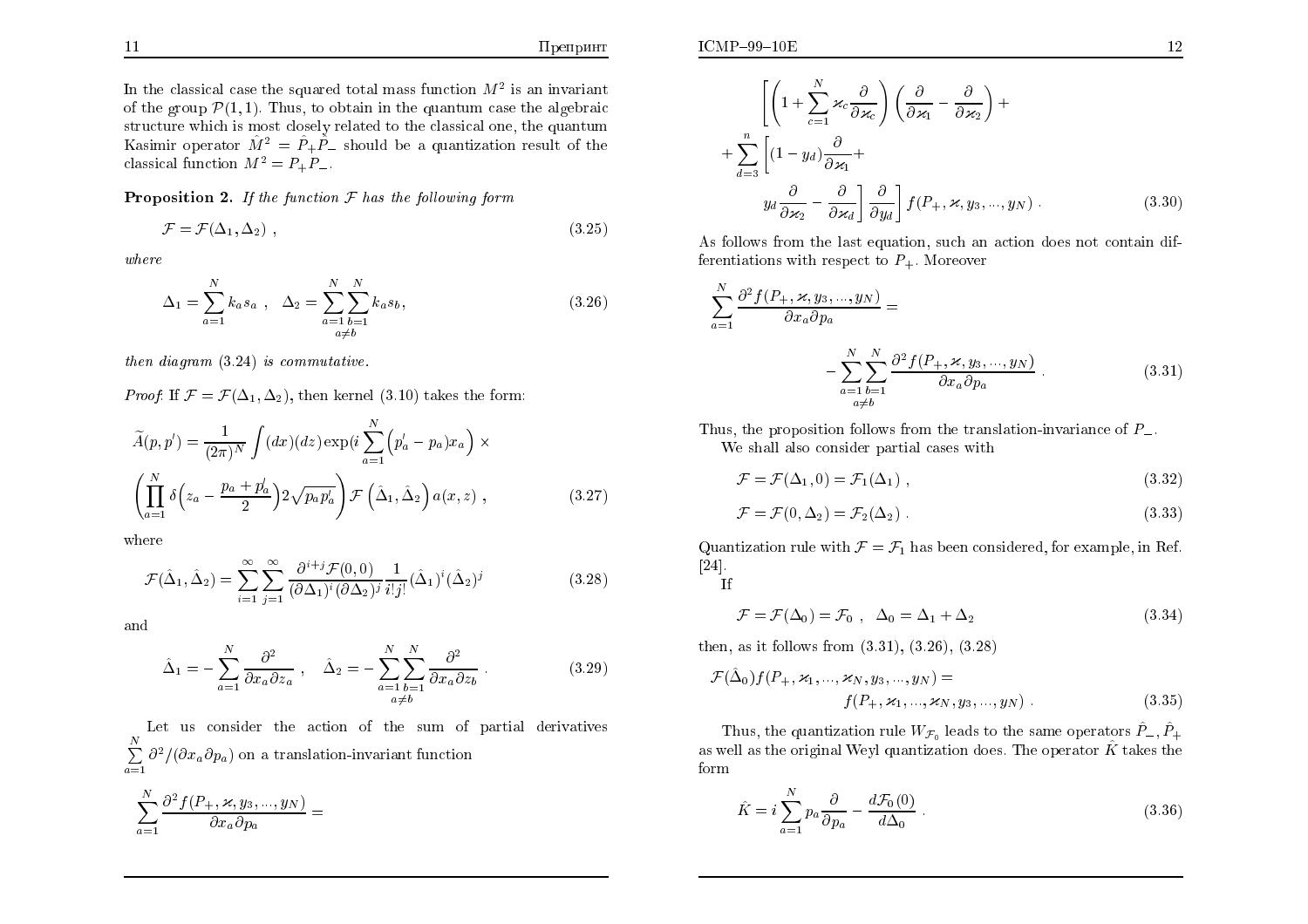$ICMP-99-10E$ 

If  $\mathcal{F} = \mathcal{F}_0$  and

$$
\frac{d\mathcal{F}_0(0)}{d\Delta_0} = 0 \tag{3.37}
$$

then we obtain the same operators  $\hat{K}, \hat{P}_+$  as in the case of the original Weyl quantization. This means that quantization rules connected with the classes of functions  $\mathcal{F}(\Delta_1, \Delta_2)$  and  $\mathcal{F}(\Delta_1, \Delta_2)\mathcal{F}_0$ , where  $\mathcal{F}_0$  has property  $(3.37)$ , lead exactly to the same unitary realization of the group  $\mathcal{P}(1,1)$ .

If condition (3.37) is not satisfied, then quantization rules  $W_{\mathcal{F}}$  and  $W_{\mathcal{F}\mathcal{F}_0}$  give us different expressions for K but they lead to the same realization of commutative ideal  $\mathfrak{h} = (\hat{P}_+, \hat{P}_-)$ .

In the front form of dynamics the evolution of the quantum system is described by the Schrödinger-type equation

$$
i\frac{\partial \Psi}{\partial t} = \hat{H}\Psi,\tag{3.38}
$$

where  $\Psi \in \mathcal{H}_N^F$  and

$$
\hat{H} = \frac{1}{2}(\hat{P}_{+} + \hat{P}_{-}) = \frac{1}{2}(\hat{P}_{+} + \hat{M}^{2}/\hat{P}_{+}).
$$
\n(3.39)

Putting  $\Psi = \chi(t, P_+) \psi$ , where  $\psi$  is a function of some Poincaré-invariant inner variables, we obtain the stationary eigenvalue problem for the operator  $\hat{M}^2$ :

$$
\hat{M}^2 \psi = \hat{P}_+ \hat{P}_- \psi = M_{n,\lambda}^2 \psi.
$$
\n(3.40)

The ideal  $\mathfrak h$  generates by means of the Eqs  $(3.38)$ ,  $(3.40)$  the evolution of the system and the mass spectrum.

Boost operator  $(3.13)$  obtained from classical expression  $(2.3)$  by means of arbitrary Weyl-type quantization rule  $W_{\mathcal{F}}$  preserving commutation relation of the Poincaré algebra  $p(1,1)$  generates Lorentz transformation

$$
\left(e^{-i\lambda \hat{K}}\psi\right)(p) = \exp\left(i\sum_{a=1}^{N} \frac{\partial^2 \mathcal{F}(0,0)}{\partial k_a \partial s_a}\right)\psi(e^{-\lambda}p).
$$
 (3.41)

We see that different quantization rules  $W_{\mathcal{F}}$ ,  $W_{\mathcal{F}}$  preserving commutation relation of  $p(1,1)$  lead to boost transformations which distinguish on phase factor:

$$
\left(e^{-i\lambda \hat{K}'}\psi\right)(p) = e^{i\alpha} \left(e^{-i\lambda \hat{K}}\psi\right)(p),\tag{3.42}
$$

where

$$
\alpha = \sum_{a=1}^{N} \left( \frac{\partial^2 \mathcal{F}(0,0)}{\partial k_a \partial s_a} - \frac{\partial^2 \mathcal{F}'(0,0)}{\partial k_a \partial s_a} \right).
$$
 (3.43)

These Lorentz transformations are physically equivalent, because  $\exp(-i\lambda \hat{K}')\psi(p)$  and  $\exp(-i\lambda \hat{K})\psi(p)$  belong to the some ray. Thus, quantizations which lead to the same realization of the ideal h give equivalent unitary representations of the group  $\mathcal{P}(1,1)$ . Therefore, it is natural to introduce the following

**Definition 1.** Quantizations  $W_{\mathcal{F}}$ ,  $W_{\mathcal{F}'}$  which lead to the same realization of the ideal h are called equivalent:

$$
W_{\mathcal{F}} \simeq W_{\mathcal{F}'} \tag{3.44}
$$

**Proposition 3.** Quantization rules  $W_{\mathcal{F}}$ ,  $W_{\mathcal{F}'}$  preserving the commutation relations of  $\mathfrak{p}(1,1)$ , where  $\mathcal{F} = \mathcal{F}(ks, \Delta_0)$ ,  $\mathcal{F}' = \mathcal{F}(ks,0)$ , are  $equivalent:$ 

$$
W_{\mathcal{F}(ks,\Delta_0)} \simeq W_{\mathcal{F}(ks,0)}.\tag{3.45}
$$

*Proof:* This follows immediately from (3.35) and (3.23).

Corollary 1.

$$
W_{\mathcal{F}(ks)\mathcal{F}_0} \simeq W_{\mathcal{F}(ks)}.\tag{3.46}
$$

For the special class of quantization rules which preserve in addition to the commutation relation of  $p(1,1)$  the commutability of the diagram  $(3.24)$ , we have

$$
W_{\mathcal{F}_1(\Delta_1)} \simeq W_{\mathcal{F}_2(-\Delta_2)}, \ W_{\mathcal{F}_2(\Delta_2)} \simeq W_{\mathcal{F}_1(-\Delta_1)}.\tag{3.47}
$$

Hence, we see that the Weyl-type quantization rules which preserve the commutation relation of the Poincaré algebra  $p(1,1)$  fall apart into equivalence classes. Rules from different classes give non-equivalent unitary representations of the group  $\mathcal{P}(1,1)$  and may result in different expressions for such important observable quantity as the mass spectrum of the system. We shall demonstrate this fact by the example of N-particle system with oscillator-like interaction in the next section.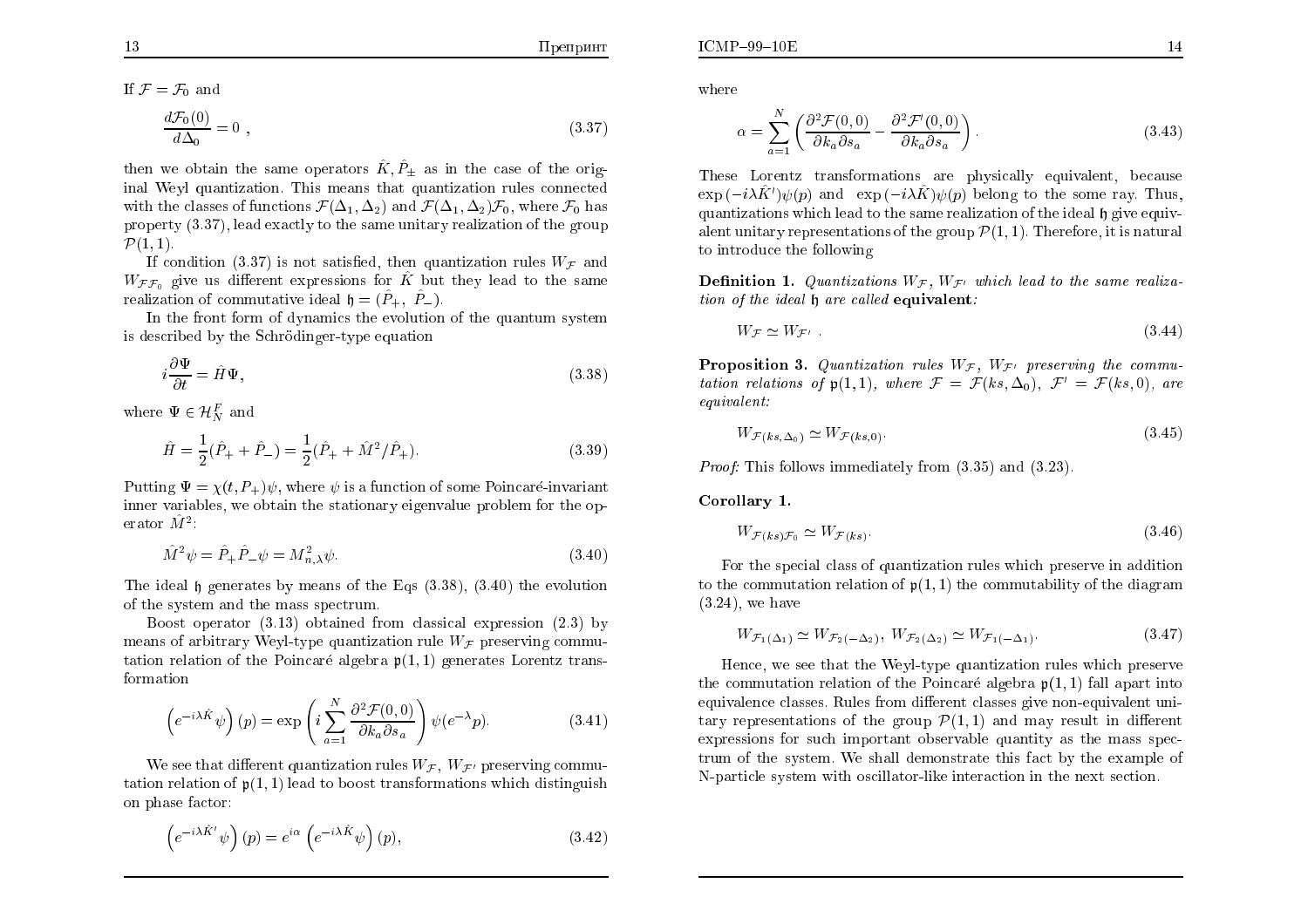$ICMP-99-10E$ 

IV. Ambiguities of quantization of N-particle system with oscillator-like interaction

In the case of the free particle system  $(V = 0)$ , arbitrary quantization rule of the type  $(3.16)$  transforms the classical canonical generators  $P_+$ ,  $P_-$  into the quantum operators which in momentum representation  $(3.7)$  have the same form as the corresponding classical quantities. The expression for the boost operator  $\hat{K}$  depends on the class of quantization rules  $W_{\mathcal{F}}$ , but different Weyl-type quantizations (3.16) of the free particle canonical realization of the Lie algebra  $p(1,1)$  give equivalent unitary representations of the Poincaré group  $\mathcal{P}(1,1)$ .

Let us consider an example of N-particle system with interaction. Let us choose the interaction function  $V$  in the following form

$$
V = \omega^2 \sum_{a < b} \sum_{b} r_{ab}^2 p_a p_b, \quad \omega^2 > 0. \tag{4.1}
$$

The function (4.1) describes N-particle oscillator-like interaction [19]. In the nonrelativistic limit such a system is reduced to the nonrelativistic oscillator system. In terms of the variables  $(2.10)$  the interaction function  $V$  takes the form

$$
V = F(q, \eta) = \omega^2 \sum_{a=1}^{N-1} (1/4 - \eta_a^2) q_a^2 \prod_{j=a+1}^{N} (1/2 + \eta_j)^{-1}.
$$
 (4.2)

The system with interaction (4.1) has  $N-2$  additional integrals of motion  $\lambda_i$ , which mutually commute

$$
\{\lambda_i, \lambda_k\} = 0, \quad i, k = \overline{2, N - 1}.
$$
\n(4.3)

In terms of the variables  $(2.10)$  they have the form

$$
\lambda_{j+1}^2 = \sum_{d=1}^j \frac{m_d^2}{1/2 - \eta_{d-1}} \prod_{i=d}^j (1/2 + \eta_i)^{-1} + \frac{m_{j+1}^2}{1/2 - \eta_j} + \newline + \omega^2 \sum_{d=1}^{j-1} (1/4 - \eta_d^2) q_d^2 \prod_{i=d+1}^j (1/2 + \eta_i)^{-1} + \omega^2 (1/4 - \eta_j^2) q_j^2,
$$
\n(4.4)

where  $\lambda_N^2 = M^2$ ,  $j = \overline{1, N-1}$ . They can be represented by means of the recursive relations

$$
\lambda_{j+1}^2 = \frac{\lambda_j^2}{1/2 + \eta_j} + \frac{m_{j+1}^2}{1/2 - \eta_j} + \omega^2 (1/4 - \eta_j^2) q_j^2,
$$
\n(4.5)

where we denote  $\lambda_1^2 = m_1^2$ .

Quantum mechanical description for this system have been constructed by means of the ordinary Weyl quantization in Ref. [19]. Here we shall consider the Weyl-type quantization rules connected with the function  $\mathcal{F}_1$  (see (3.32)). The Weyl-type quantization rules differ from the ordinary Weyl quantization in the presence of the nontrivial operator  $\mathcal{F}(\hat{\Delta}_1)$  acting on the classical generator  $P_-$  in the expression for kernel  $(3.14)$ . We consider in this section quantization rules which preserve the commutability of diagram  $(3.20)$ . Therefore the quantization problem of the canonical generators reduces to the construction of quantum interaction operator  $\hat{V}$ . This gives us immediately the expression for the operator  $P_{-}$ :

$$
\hat{P}_{-} = \hat{M}^{2} / \hat{P}_{+}.
$$
\n(4.6)

Hence, first of all, we have to find the action of  $\mathcal{F}(\hat{\Delta}_1)$  on classical interaction function  $(4.1)$ . In terms of the variables  $(2.10)$  this gives us the following result

$$
\mathcal{F}(\hat{\Delta}_1)V = \frac{\mathcal{F}_1V}{V} = \omega^2 P_+ \sum_{a=1}^{N-1} \left( \frac{(1/4 - \eta_a^2)q_a^2}{P_{(a+1)+}} + 2\mathcal{F}_1'(0)\frac{q_a[(a-1)/2 - (a+1)\eta_a]}{P_{(a+1)+}} + \frac{\mathcal{F}_1''(0)\frac{a[(a-3)/2 - (a+1)\eta_a]}{P_{a+}}}{P_{a+}} \right),
$$
\n(4.7)

where  $\mathcal{F}'_1(0) = d\mathcal{F}_1(0)/d\Delta_1$ ,  $P_{a+} = P_+ \prod_{j=a}^N (1/2 + \eta_j)$ . Moreover, changing every classical functions  $Z_k$  by  $\overline{Z}_k$  we reduce the quantization procedure to the quantization of the classical problem with the new set of "classical observables"  ${}^{\mathcal{F}}Z_k$  via the original Weyl rule and we can immediately use the results of Ref. [19]. Using equality  $(4.7)$ , expressions (4.4), for integrals of motion  $\lambda_i$ , we obtain

$$
\mathcal{F}_{1} \lambda_{j}^{2} = \frac{m_{j}^{2}}{1/2 - \eta_{j-1}} + \sum_{k=1}^{j-1} \frac{m_{k}^{2}}{1/2 - \eta_{k-1}} \prod_{i=k}^{j-1} (1/2 + \eta_{i})^{-1} +
$$
  
+ 
$$
\sum_{k=1}^{j-2} \frac{\omega^{2}}{\prod_{i=k+1}^{j-1} (1/2 + \eta_{i})} \left[ (1/4 - \eta_{k}^{2}) q_{k}^{2} -
$$
  

$$
2 \mathcal{F}_{1}'(0) q_{k} \left( \frac{1-k}{2} + (k+1)\eta_{k} \right) + \mathcal{F}_{1}''(0) \left( \frac{k(k-1)}{1/2 + \eta_{k}} - k(k+1) \right) \right] +
$$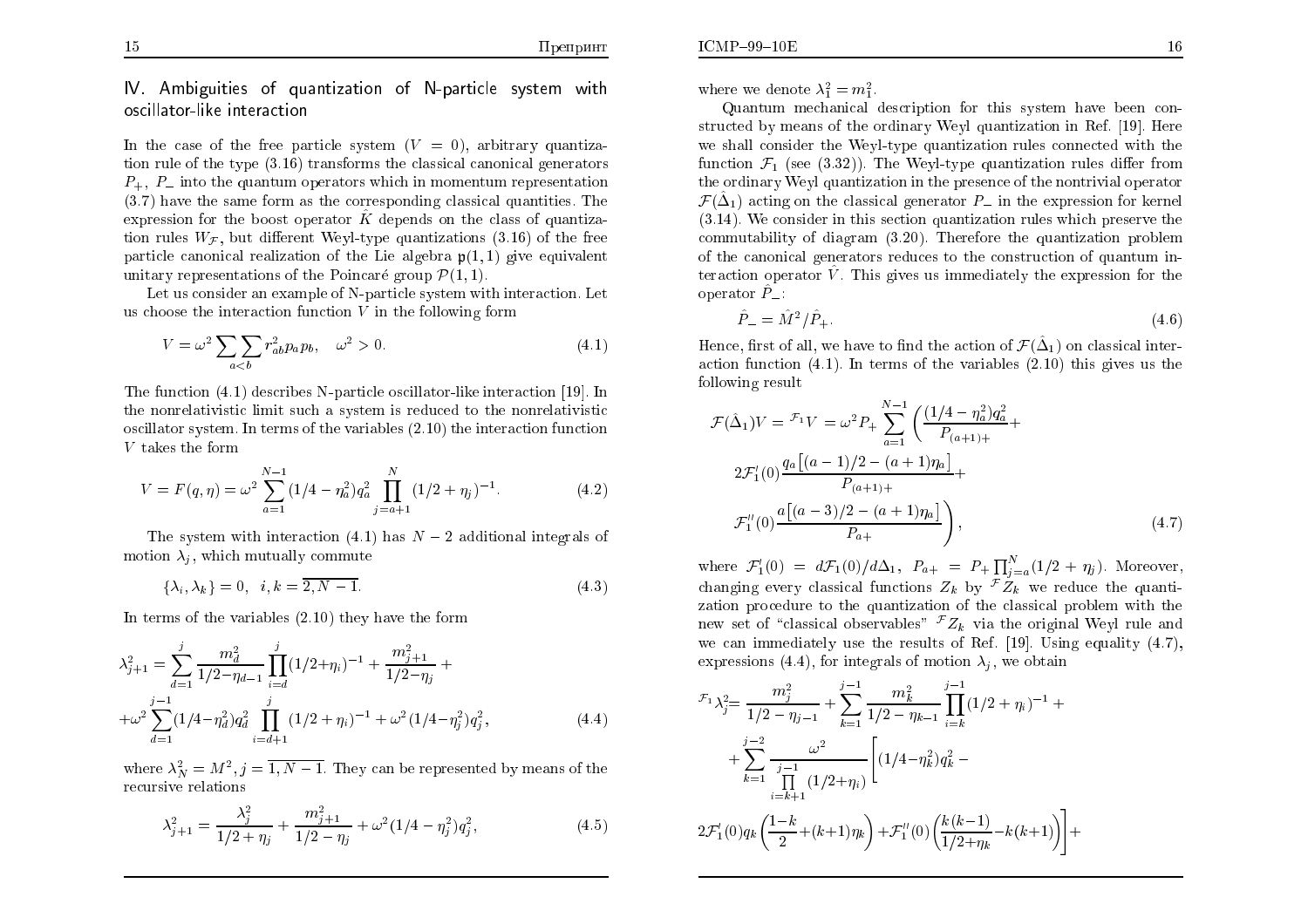$$
+\omega^2 \left[ (1/4 - \eta_{j-1}^2) q_{j-1}^2 - 2\mathcal{F}_1'(0) q_{j-1} \left( \frac{2-j}{2} + j \eta_{j-1} \right) + + \mathcal{F}_1''(0) \left( \frac{(j-1)(j-2)}{1/2 + \eta_{j-1}} - j(j-1) \right) \right],
$$
 (4.8)

<u> 1980 - John Barnett, fransk politiker (d. 1980)</u>

where  $\mathcal{F}_1 \lambda_N^2 = \mathcal{F}_1 M^2$ . Recurrence relations (4.5) are transformed into

$$
\mathcal{F}_1 \lambda_j^2 + \omega^2 j(j-1) \mathcal{F}_1''(0) =
$$
\n
$$
\frac{\mathcal{F}_1 \lambda_{j-1}^2 + \omega^2 (j-1)(j-2) \mathcal{F}_1''(0)}{1/2 + \eta_{j-1}} + \frac{m_j^2}{1/2 - \eta_{j-1}} +
$$
\n
$$
+ \omega^2 \Big( (1/4 - \eta_{j-1}^2) q_{j-1}^2 - 2 \mathcal{F}_1'(0) [(2-j)/2 + j\eta_{j-1}] q_{j-1} \Big).
$$
\n(4.9)

The separation of motion of the system as a whole by means of canonical variables  $(2.10)$  leads on the quantum level to the decomposition of the Hilbert space  $\mathcal{H}_N^F$  into the tensor product  $\mathcal{H}_N^F = h_{int} \otimes \mathcal{H}_{ext}$ , where "inner" and "external" spaces are realized, correspondingly, by functions  $\psi(\eta)$ , and  $f(P_+)$  with the inner products

$$
(f_1, f) = \frac{1}{2} \int_{0}^{\infty} \frac{dP_+}{P_+} f_1^*(P_+) f(P_+), \tag{4.10}
$$

$$
(\psi_1, \psi) = \int_{-1/2}^{1/2} \left( \prod_{k=1}^{N-1} \frac{d\eta_k}{1/2 - 2\eta_k^2} \right) \psi_1^*(\eta) \psi(\eta).
$$
 (4.11)

All the operators  $\hat{\lambda}_i$  act only in  $h_{int}$ . When we pass from the functions  $\psi$  with inner product (4.11) to the functions

$$
\varphi(\eta) = \psi(\eta) \prod_{b=1}^{N-1} (1/2 - 2\eta_b^2)^{-1/2}
$$
\n(4.12)

with the inner product

$$
(\varphi_1, \varphi) = \int_{-1/2}^{1/2} \varphi^*(\eta) \varphi(\eta) \prod_{a=1}^{N-1} d\eta_a , \qquad (4.13)
$$

then classical functions  $\mathcal{F}_1 Z_k$  depending only on the inner variables are transformed into the following integral operators [19]

$$
(\hat{Z}\varphi)(\eta) = \int_{-1/2}^{1/2} W(\eta, \eta') \varphi(\eta') \prod_{n=1}^{N-1} d\eta_n,
$$
\n(4.14)

with the kernel

$$
W(\eta, \eta') = \left(\prod_{d=1}^{N-1} \left[ (1/2 + \eta'_d)(1/2 + \eta_d) \right]^{(d-1)/2} \mathcal{D}_{d+1}^{-1} \right) \times \times \int_{-\infty}^{\infty} \mathcal{F}_1 Z_k \left( \tilde{q}, \tilde{\eta} \right) exp\left(i \sum_{a=1}^{N-1} \tilde{q}_a (\eta_a - \eta'_a) Y_a \right) \prod_{b=1}^{N-1} \frac{d\tilde{q}_b}{\pi}
$$
(4.15)

where

$$
\mathcal{D}_a = \prod_{j=a}^N (1/2 + \eta_j) + \prod_{j=a}^N (1/2 + \eta'_j), \qquad (4.16)
$$

$$
Y_a = 4\mathcal{D}_{a+1}^{-2} \prod_{j=a+1}^{N} (1/2 + \eta_j)(1/2 + \eta'_j). \tag{4.17}
$$

The quantities  $\tilde{q}, \tilde{\eta}$  have the form

$$
\tilde{q}_a = \frac{\mathcal{D}_{a+1}}{2\mathcal{D}_a} \left( \frac{\mathcal{D}_a q_a}{\prod_{j=a+1}^{N-1} (1/2 + \eta_j)} + \n+ \sum_{\nu=1}^{a-1} (\eta'_\nu - \eta_\nu) q_\nu \prod_{j=\nu+1}^{N-1} \frac{1/2 + \eta'_j}{1/2 + \eta_j} \right),
$$
\n(4.18)

$$
\tilde{\eta}_a = \mathcal{D}_{a+1}^{-1} \left( \eta_a \prod_{j=a+1}^N (1/2 + \eta_j) + \eta'_a \prod_{j=a+1}^N (1/2 + \eta'_j) \right). \tag{4.19}
$$

Substituting the expressions for the integrals  $\mathcal{F}_1 \lambda_i^2$  into kernel (4.15) we obtain expression for the operators  $\hat{\lambda}_i^2$ :

$$
\hat{\lambda}_{j}^{2} = \sum_{k=1}^{j-1} \frac{m_{k}^{2}}{1/2 - \eta_{k-1}} \prod_{i=k}^{j-1} (1/2 + \eta_{i})^{-1} + \frac{m_{j}^{2}}{1/2 - \eta_{j-1}} - \sum_{k=1}^{j-2} \frac{\omega^{2}}{\prod_{i=k+1}^{j-1} (1/2 + \eta_{i})} \left[ \left( \frac{1}{4} - \eta_{k}^{2} \right) \frac{\partial^{2}}{\partial \eta_{k}^{2}} - \left( i(1-k) \mathcal{F}_{1}'(0) + \frac{1}{2} \left( i(1+k) \mathcal{F}_{1}'(0) + 1 \right) \eta_{k} \right) \frac{\partial}{\partial \eta_{k}} - i(1+k) \mathcal{F}_{1}'(0) - \frac{1}{4} \right] -
$$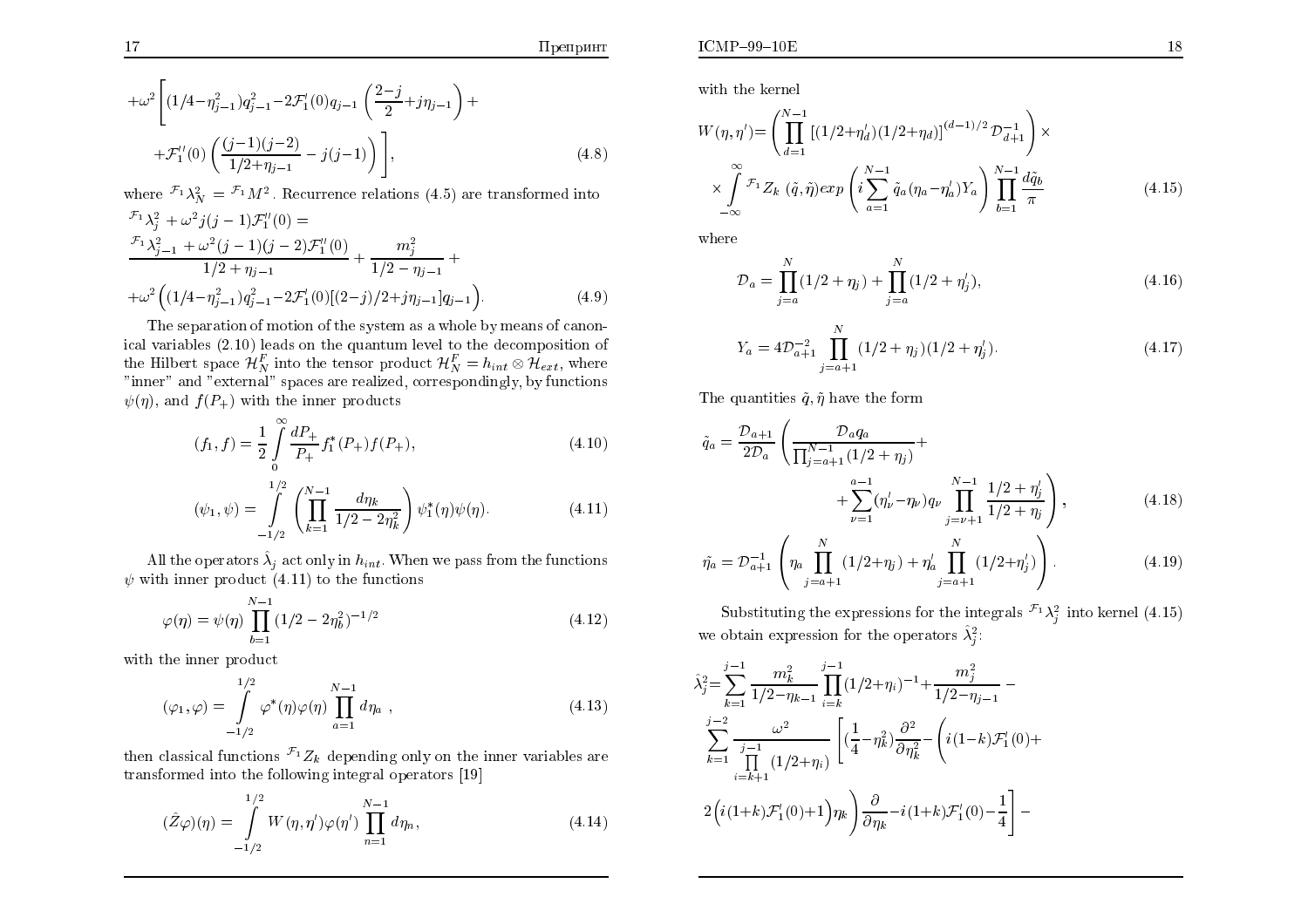Препринт

$$
-\omega^{2}\left[(1/4-\eta_{j-1}^{2})\frac{\partial^{2}}{\partial \eta_{j-1}^{2}} - \left(i(2-j)\mathcal{F}_{1}'(0) ++2\left(i\mathcal{F}_{1}'(0)j+1\right)\eta_{j-1}\right)\frac{\partial}{\partial \eta_{j-1}} --i\mathcal{F}_{1}'(0)j - \frac{j}{4} + j(j-1)\mathcal{F}_{1}''(0)\right]
$$
\n(4.20)

and boundary conditions

$$
\lim_{\eta_j \to \pm 1/2} (1/4 - \eta_j^2) \frac{\partial \varphi_j}{\partial \eta_j} = \lim_{\eta_j \to \pm 1/2} \varphi_j(\eta_j) = 0,
$$
\n(4.21)

which ensure the hermiticity of (4.20). The operators  $\hat{\lambda}_i^2$  can be determined by means of the following recursive relations

$$
\hat{\lambda}_{j}^{2} + \omega^{2} \left( j(j-1) \mathcal{F}_{1}^{"}(0) - \frac{j-1}{4} \right) =
$$
\n
$$
\frac{\hat{\lambda}_{j-1}^{2} + \omega^{2} \left( (j-1)(j-2) \mathcal{F}_{1}^{"}(0) - \frac{j-2}{4} \right)}{1/2 + \eta_{j-1}} +
$$
\n
$$
+ \frac{m_{j}}{1/2 - \eta_{j}} - \omega^{2} \left[ (1/4 - \eta_{j-1}^{2}) \frac{\partial^{2}}{\partial \eta_{j-1}^{2}} - \left( i(2-j) \mathcal{F}_{1}^{'}(0) + \frac{\partial^{2}}{\partial \eta_{j-1}^{2}} \right) \left( i(2-j) \mathcal{F}_{1}^{'}(0) + \frac{\partial^{2}}{\partial \eta_{j-1}^{2}} \right) \right].
$$
\n
$$
(4.22)
$$

Putting  $j = N$  we have the expression of the total mass operator  $\hat{M}^2$ . Operators  $(4.20)$  mutually commute

$$
[\hat{\lambda}_j, \hat{\lambda}_k] = 0 \tag{4.23}
$$

and therefore they have a common set of eigenfunctions. Thus, we see that the Weyl-type quantization rules  $W_{\mathcal{F}_1}$  preserve additional (concerning to the Poincaré-invariance) symmetries which are responsible for the integrability of the system.

Let  $\varphi(\eta)$  be an eigenfunction of  $\hat{M}^2 = \hat{\lambda}_N^2$ . Putting  $\varphi(\eta) =$  $\prod_{i=1}^{N-1} \varphi_i(\eta_i)$  reduces the eigenvalue problem for the operators  $\hat{\lambda}_j$  to the system of  $N-1$  differential equation of the hypergeometric type

$$
\left(\frac{\lambda_{j-1}^2 + \omega^2 ((j-1)(j-2)\mathcal{F}_1''(0) - (j-2)/4)}{1/2 + \eta_{j-1}} + \right)
$$

$$
+\frac{m_j}{1/2-\eta_j} - \omega^2 \left[ (\frac{1}{4} - \eta_{j-1}^2) \frac{\partial^2}{\partial \eta_{j-1}^2} - \right]
$$
  
 
$$
-\left( i(2-j)\mathcal{F}_1'(0) + 2\left( i\mathcal{F}_1'(0)j + 1 \right)\eta_{j-1} \right) \frac{\partial}{\partial \eta_{j-1}} - \right]
$$
  
 
$$
-i\mathcal{F}_1'(0)j - \frac{j}{4} + j(j-1)\mathcal{F}_1''(0) - \frac{\lambda_j^2}{\omega^2} \right] \varphi_i(\eta_i) = 0,
$$
 (4.24)

where  $\prod_{i=1}^{j-1} \varphi_i(\eta_i)$  is an eigenfunction and  $\lambda_i^2$  is an eigenvalue of the operator  $\hat{\lambda}_i^2$  and  $\lambda_{i-1}^2$  is an eigenvalue of  $\hat{\lambda}_{i-1}^2$ . Solving system (4.24) and taking into account boundary conditions  $(4.21)$  we find the functions

$$
\varphi_{n_j}(\eta_j) = C_{n_j} (1/2 - \eta_j)^{a_j} (1/2 + \eta_j)^{b_j} P_{n_j}^{(2a_j, 2b_j)}(2\eta_j), \tag{4.25}
$$

and the eigenvalues of the quantum integrals  $\hat{\lambda}_i$ 

$$
\lambda_j^2 = \omega^2 \left( a_0 + \sum_{k=1}^j (a_k + n_k + 1/2) \right)^2 +
$$
  

$$
\omega^2 \left[ (j-1) \left( \frac{1}{4} - j \mathcal{F}_1''(0) \right) + (j \mathcal{F}_1'(0))^2 \right].
$$
 (4.26)

Here

$$
a_j = \sqrt{\frac{m_{j+1}^2}{\omega^2} - \left(\mathcal{F}_1'(0)\right)^2},
$$
  
\n
$$
b_j = a_0 + \sum_{k=1}^{j-1} (a_k + n_k + 1/2),
$$
\n(4.27)

 $n_k$  are integers:  $n_k = 0, 1, 2, ...,$  and  $P_{n_j}^{(2a_j, 2b_j)}(2\eta_j)$  are Jacobi polynomials. The constants  $C_{n_j}$  are determined by the equality:

$$
|C_{n_j}|^2 = \frac{n_j!(2n_j+1+2a_j+2b_j)\Gamma(n_j+1+2a_j+2b_j)}{\Gamma(n_j+1+2a_j)\Gamma(n_j+1+2b_j)}.
$$
\n(4.28)

Thus, the mass spectrum of the system is

$$
M_n^2 = \left[ \sum_{a=1}^N \sqrt{m_a^2 - (\omega \mathcal{F}_1'(0))^2} + \omega \sum_{b=1}^{N-1} (n_b + 1/2) \right]^2 +
$$
  
+
$$
\omega^2 \left[ (N-1) \left( \frac{1}{4} - N \mathcal{F}_1''(0) \right) + (N \mathcal{F}_1'(0))^2 \right].
$$
 (4.29)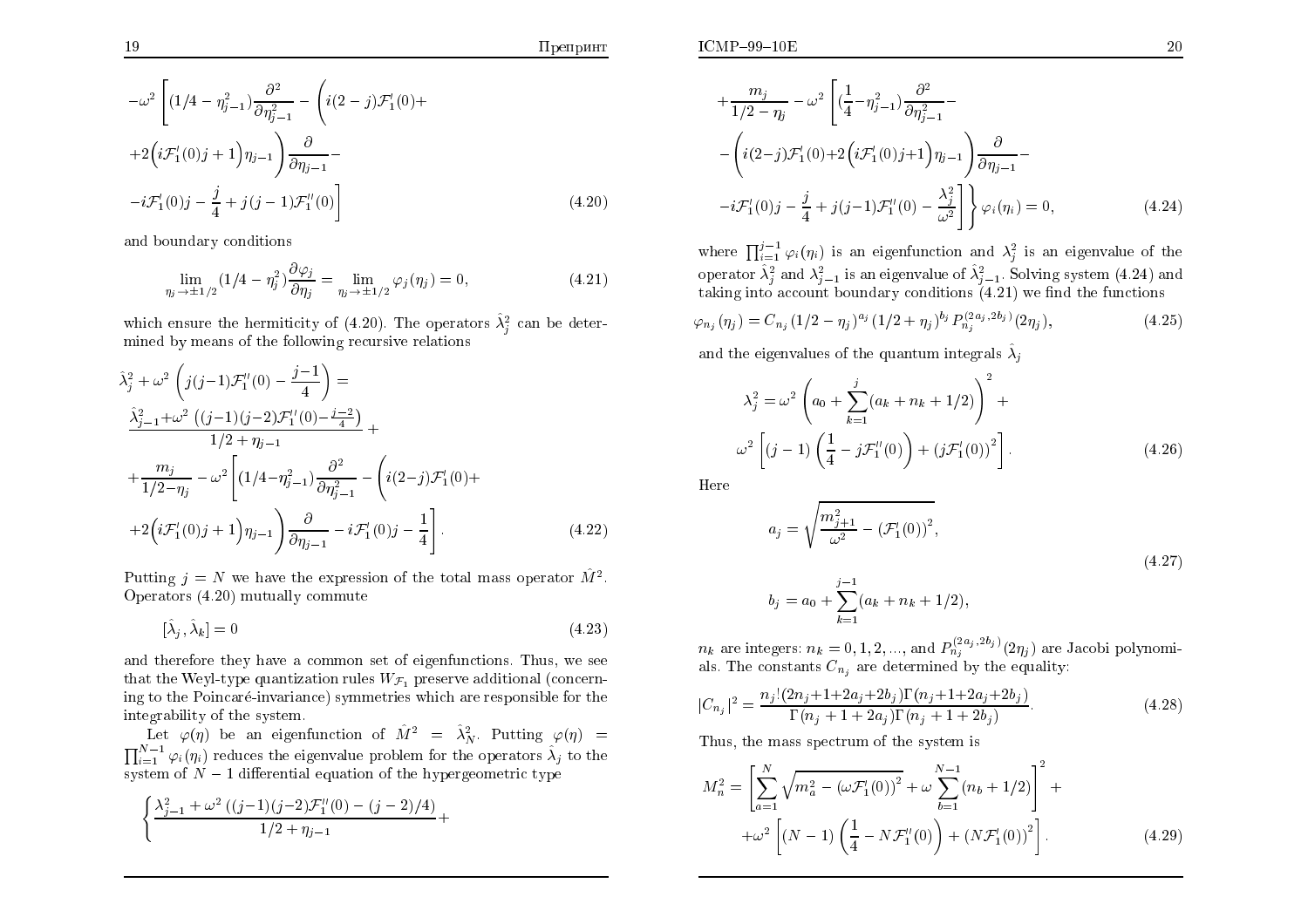The discrete spectrum exists only for real  $a_i$ . This leads to the inequality

$$
\omega|\mathcal{F}'_1(0)| \le \min\{m_a\}, a = \overline{1, N},\tag{4.30}
$$

which gives additional restriction for the type of quantization rules  $W_{\mathcal{F}_1}$ . In the two-particle case mass spectrum  $(4.29)$  coincides with the result of Ref. [8] where the ambiguity in the quantization procedure of the two-particle oscillator-like interaction (4.1) have been considered within framework of purely algebraic method and two classes of ordering rules without specifying any representation.

We see that the mass spectrum depends essentially on the choice of quantization rule. In the case  $\mathcal{F}_1 = 1$  we come to the spectrum of the system with the interaction  $(4.1)$  which has been obtained by the original Weyl quantization in Ref. [19]. In this work the generalization of the pure oscillator-like interaction has been considered too. This new interaction function contains also the terms which are linear in the coordinates:

$$
V \to \tilde{V} = V + \alpha \sum_{a < b} \sum_{a \in b} r_{ab} (p_a - p_b). \tag{4.31}
$$

The original Weyl quantization gives the following result (see Ref. [19]):

$$
M_n^2 = \left[\sum_{a=1}^N \sqrt{m_a^2 - \frac{\alpha^2}{4\omega^2}} + \omega \sum_{b=1}^{N-1} (n_b + 1/2)\right]^2 +
$$
  
 
$$
+ \frac{N-1}{4}\omega^2 + \frac{\alpha^2 N^2}{4\omega^2}.
$$
 (4.32)

Comparing the equalities  $(4.29)$ ,  $(4.32)$  we see that the quantizations  $W_{\mathcal{F}_1}, \mathcal{F}'_1(0) \neq 0, \mathcal{F}''_1(0) = 0$  of the classical system with the pure oscillator-like interaction  $(4.1)$  gives the terms in the expression for mass spectrum  $(4.29)$  which we can treat as a presence of the linear interaction with

$$
\alpha = -2\omega^2 \mathcal{F}_1'(0). \tag{4.33}
$$

Then such a quantum system is equivalent to those which is obtained from the classical system with the interaction  $(4.31)$  by means of the original Weyl quantization. Thus, the use of different quantization rules may lead to essentially different quantum results. Moreover different quantizations may lead to quantum systems with physically different interactions!

In the nonrelativistic case all the ambiguities in the mass spectrum  $(4.29)$  vanish and we obtain well known energy spectrum of nonrelativistic system with the oscillator interaction. But the first relativistic

correction to the nonrelativistic energy depends on the type of quantization:

$$
E \approx \hbar \omega \sum_{b=1}^{N-1} (n_b + 1/2) +
$$
  
+ 
$$
\frac{\hbar^2 \omega^2}{2c^2} \left\{ \frac{1}{m} \left( \sum_{b=1}^{N-1} (n_b + 1/2) \right)^2 - \left( \mathcal{F}_1'(0) \right)^2 \sum_{a=1}^{N} \frac{1}{m_a} + \frac{1}{m} \left[ (N-1) \left( \frac{1}{4} - N \mathcal{F}_1''(0) \right) + \left( N \mathcal{F}_1'(0) \right)^2 \right] \right\}.
$$
 (4.34)

Here we renewed constants  $\hbar$ , c.

Let us note that for the quantization of the oscillator-like interaction we have used only quantizations preserving the commutability of the diagram (3.24). Using the quantization rules  $W_F$  (3.16), which preserve only the commutation relations of the Poincaré algebra  $\mathfrak{p}(1,1)$ , we could obtain more ambiguous results for the mass spectrum.

#### IV Conclusions

We have considered the problem of construction of a unitary representation of the group  $\mathcal{P}(1,1)$  by means of quantization of the classical canonical realization of the Poincaré algebra corresponding to N-particle relativistic system with an interaction in the two-dimensional space-time  $M_2$  in the front form of dynamics.

The Lie algebra of the Poincré group  $\mathcal{P}(1,1)$  has three generators:  $P_+, P_-, K$ . Two of them, namely,  $P_+$ ,  $P_-$  belong to the comutative ideal h. These two generators determine the square of classical total mass function  $M^2 = P_+ P_-$  and the Hamiltonian (evolution generator)  $H = \frac{1}{2}(P_+ + M^2/\hat{P}_+)$ . The structure of the Lie algebra of  $\mathcal{P}(1,1)$  permits to reduce the quantization problem to the quantization of classical generator  $P_{-}$ . This generator is the only one which contains an interaction. On the quantum level, operators belonging to the ideal h generate the evolution and the mass spectrum of the system via Eqs  $(3.38)$ ,  $(3.40)$ .

For the construction of a unitary realization of the group  $\mathcal{P}(1,1)$ we have applied only Weyl-type quantization rules  $(3.2)$ . It has been demonstrated that the requirement of preservation of the Lie algebra  $\mathfrak{p}(1,1)$  restricts the set of quantization rules but does not by itself remove the ambiguity of the quantization procedure.

In the classical case the square of total mass function  $M^2$  is the invariant of the group  $\mathcal{P}(1,1)$ . Thus, to obtain in the quantum case the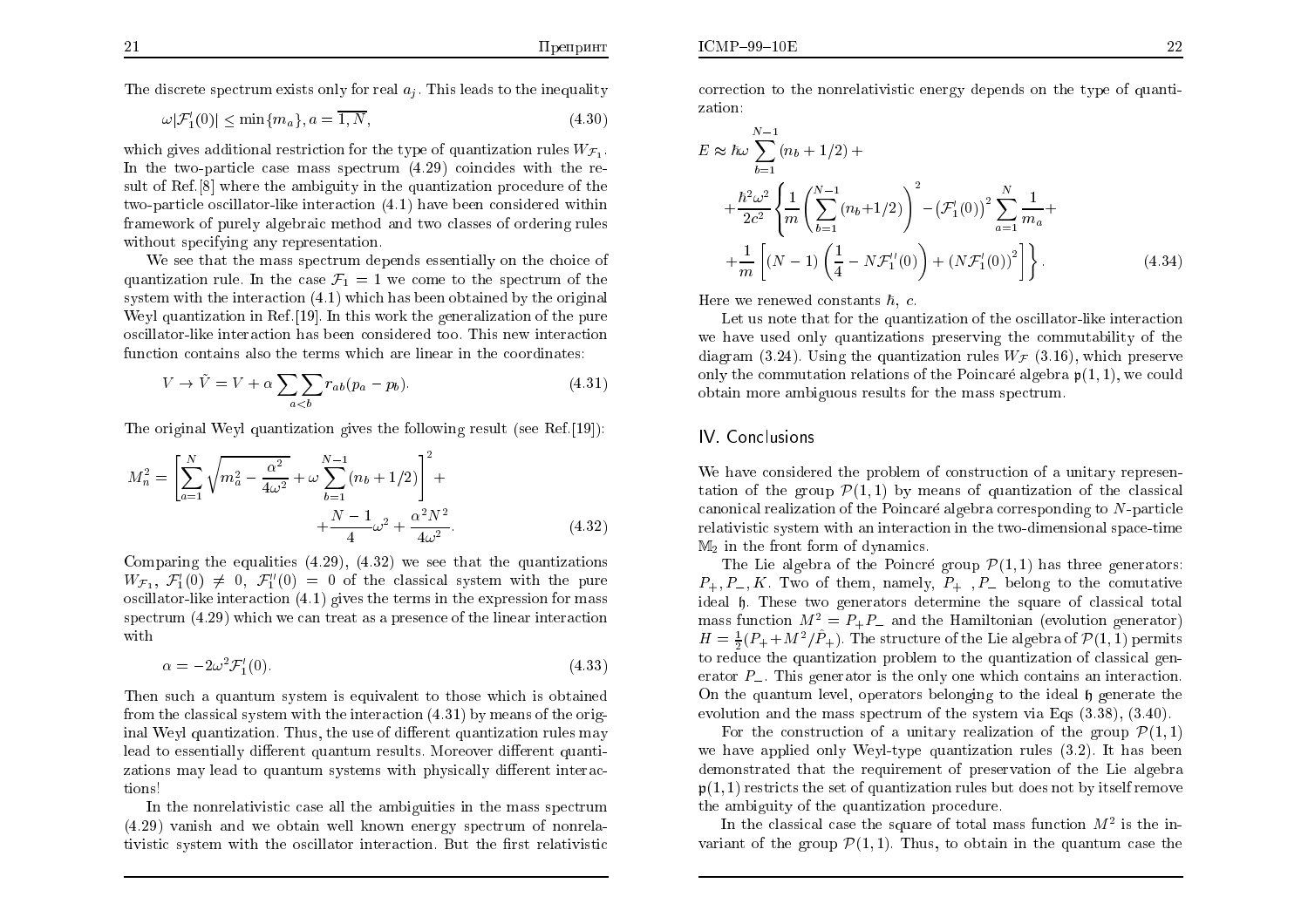algebraic structure which is most closely related to the classical one, the quantum Kasimir operator  $\hat{M}^2 = \hat{P}_+ \hat{P}_-$  must be the quantization result of the classical expression  $M^2 = P_+ P_-$ . This additional requirement imposes additional restriction on the family of the Weyl-type quantization rules. But it does not destroy the ambiguity of the quantization either.

We have also demonstrated that the Weyl-type quantization rules are split into equivalence classes. Quantization rules from the same equivalence class lead to the same realization of the ideal h and therefore give the same mass spectrum and the evolution of quantized system. They lead to equivalent unitary representations of the group  $\mathcal{P}(1,1)$ . The quantizations which belong to different classes lead to non-equivalent unitary representation of  $\mathcal{P}(1,1)$  and give different mass spectra. We have demonstrated this fact by the example of the N-particle system with the oscillator-like interaction. As it has been shown, in the expressions of the mass spectrum  $(4.29)$  there appear the terms which one can treat as the presence of the additional linear interaction. Thus, the choice of different quantizations may change the type of interaction and lead to quantum systems with physically different interactions. This unexpected result means that if we start with the classical description of a mechanical system then quantization rule seems to be the essential part of the definition of the corresponding quantum system.

#### Acknowledgments

I am extremely grateful to Professor V. Tretyak for his interest to the work and encouragement. The author would like to thank A. Duviryak for very helpful discussions.

#### References

- 1. Feynman R.P., Hibbs A.R. Quantum mechanics and path integrals. - McGraw-Hill Book Company, New York, 1965.
- 2. Kirillov A.A. Geometric quantization. // In Itog. Nauk. Tek., 1985. Vol.4, p.  $141-178$ . - Moscow, VINITI, 1985 (in Russian).
- 3. Hurt N.E. Geometric quantization in action.  $-$  D. Reindel Publishing Company, 1983.
- 4. Bayen F., Flato M., Fronsdal C., Lichnerowicz A., Sternheimer D. Deformation theory and quantization. I. Deformation of symplectic structures. // Ann. Phys.  $(N.Y.)$ , 1978, 111, No 1, p. 61–110.
- 5. Fronsdal C. Some ideas about quantization. // Rep. Math. Phys., 1978, 15, No 1, p.  $111-145$ .
- 6. Karasev M.A., Maslov V.P. Nonlinear Poisson brackets. Geometry and quantization. - Nauka, Moscow, 1990.
- 7. Gotbillon C. Géométrie differentielle et mécanique analytique. Collection Méthodes Hermann, Paris, 1969; Abraham R., Marsden J. Foundation of mechanics.  $\sim$  The Benjamin/Commings Publishing Company, 1978.  $-806$  p.
- 8. Tretyak V., Shpytko V. Quantization of the relativistic oscillatorlike interaction in the two-dimensional model of the front form of dynamics // Collected physical papers of Shevchenko Scientific Society in Lviv, 1996, 2, p. 275-289 (in Ukrainian).
- 9. Currie D.G., Jordan J.F., Sudarshan E.C.G. Relativistic invariance and Hamiltonian theories of interacting particles. // Rev. Mod. Phys., 1963, 35, No 2, p.350-375; Chelkowski S., Nietendel J. Suchanek R. No-interaction theorems in relativistic particle dynamics. // Acta Phys. Pol., 1980, **B11**, No 11, p. 809–825.
- 10. Dirac P.A.M. Forms of relativistic dynamics. // Rev. Mod. Phys.. 1949. 21. No 3. p.392-399.
- 11. Gaida R.P., Kluchkovsky Yu.B., Tretvak V.I. Forms of relativistic dynamics in the classical Lagrangian description of particle system. //Teor. Mat. Fiz., 1983, 55, No 1, p.88–105 (in Russian).
- 12. Leutwyler H., Stern J. Relativistic dynamics on a null plane. // Ann. Phys. (N.Y.), 1978, 112, No 1, p. 94-164.
- 13. M.G. Fuda. A new picture for light front dynamics. // Ann. Phys.  $(N.Y.)$ , 1990, 197, p. 265-299.
- 14. Gaida R.P., Kluchkovsky Yu.B., Tretyak V.I. Lagrangian classical relativistic mechanics of a system of directly interacting particles. I. //Theor. Math. Phys., 1980, 44, No 2, p. 687-697.
- 15. Kluchkovsky Yu.B., Tretyak V.I. Tangent Lie-Backlund transformation and structure of quasi-invariant Lagrangians. // In: Methods of Studying Differential Equations and Integral Operators. Naukova Dumka, Kyiv, p. 91-97 (in Russian).
- 16. Duviryak A.A., Tretyak V.I., Classical relativistic two-body dynamics on the light cone.  $//$  Cond. Mat. Phys., 1993, No 1, p.92-107 (in Ukrainian); Duviryak A. The time-asymmetric Fokker-type integrals and the relativistic mechanics on the light cone  $//$  Acta Phys. Pol. B, 1997, 28, p. 1087-1109.
- 17. Sokolov S.N., Tretyak V.I., Front form of relativistic Lagrangian dynamics in two-dimensional space-time and its relation to Hamiltonian description.  $//$  Teor. Mat. Fiz., 1986, 67, No 1, p.102-114 (in Russian).
- 18. Tretyak V.I., Shpytko V.Ye. Some quantum-mechanical models in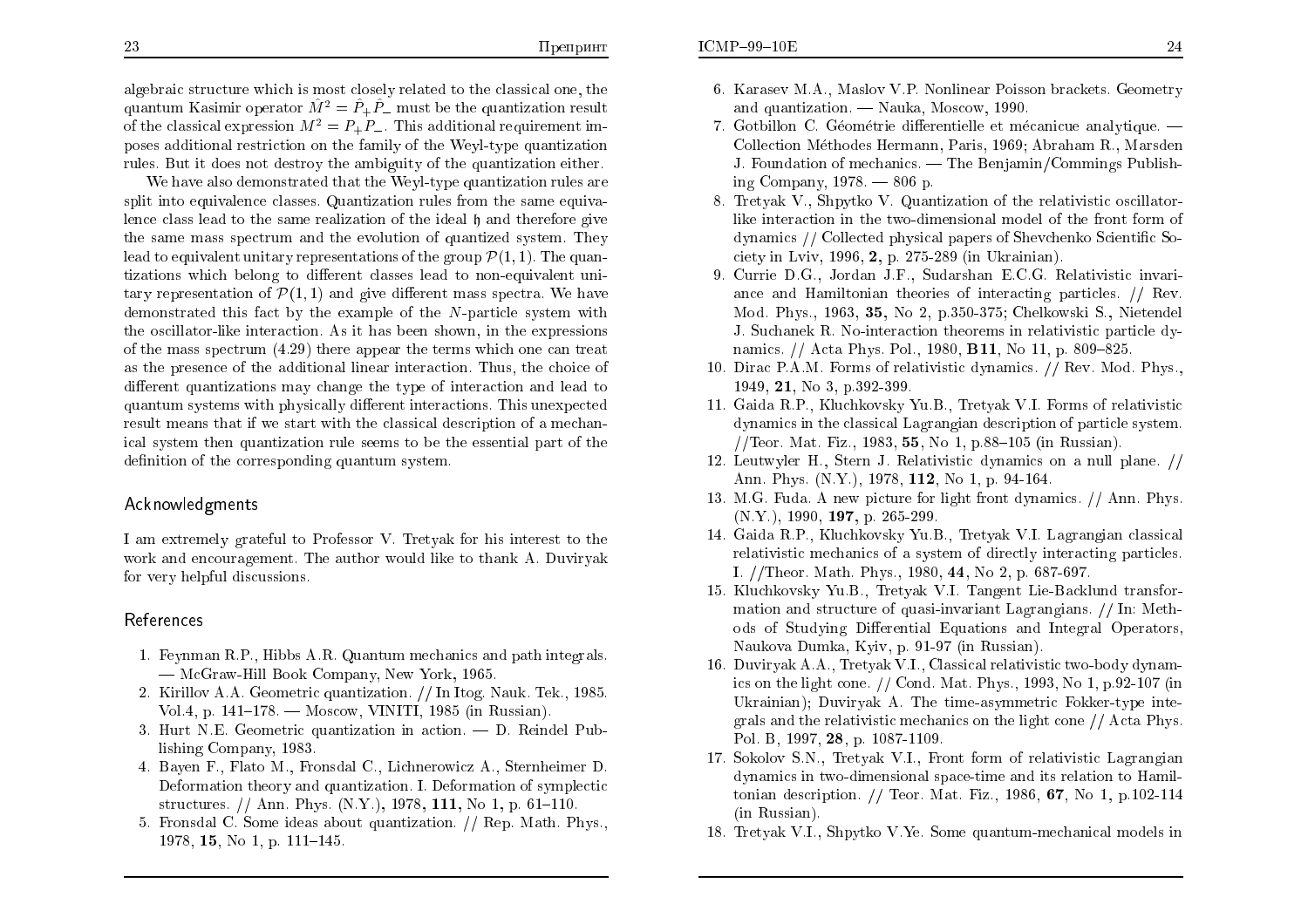the front form of relativistic dynamics in the two-dimensional spacetime./ Preprint of the Institute for Applied Problems of Mechanics and Mathematics IAPMM-13-88, Lviv 1988, 25 p. (in Russian); Tretyak V., Shpytko V. Weyl quantization rule in the twodimensional model of the front form of relativistic dynamics // Ukr. Fiz. Z., 1995, vol. 40, No 11-12, p. 1250-1255 (in Ukrainian).

- 19. Shpytko V. Exactly integrable model of relativistic N-body system in the two-dimensional variant of the front form of dynamics.  $//$ Acta Phys. Pol., 1996, B27, No 9, p. 2057-2070.
- 20. Tretyak V., Shpytko V. On the relativistic mass spectra of the twoparticle system. // J. Nonlin. Math. Phys., 1997, 4, No 1-2, p. 161-167.
- 21. Shpytko V. Time-asymmetric scalar and vector interactions in the two-dimensional model of the front form of dynamics.- Lviv, 1998.  $-(Prepr./Acad. Sci. Ukraine. ICMP-98-12E, 47 p.)$
- 22. Weyl H. The theory of groups and quantum mechanics.  $-$  Dover Publications, inc., 1931.
- 23. Agarwal G.S., Wolf E. Calculus for functions of noncommuting operators and general phase space methods in quantum mechanics. // Phys. Rev. D., 1970., 2, No 10., p.2161-2225.
- 24. Cohen L. Generalized phase-space distribution functions // J. Math. Phys., 1966, 7, p.781-786.